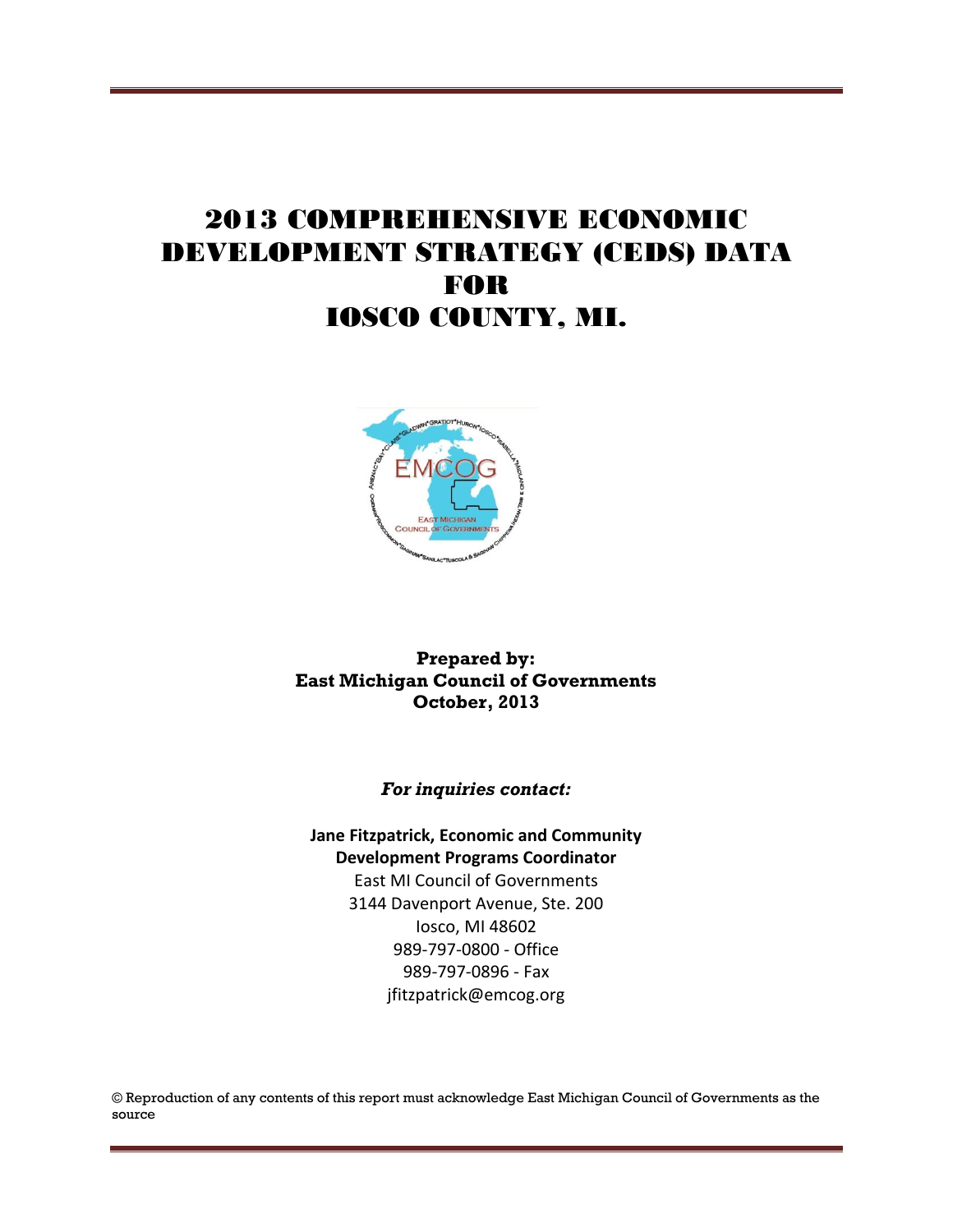#### *TABLE OF CONTENTS 2013 CEDS DATA FOR IOSCO COUNTY*

|                | Page |
|----------------|------|
|                | 1    |
|                |      |
|                |      |
|                | 14   |
|                | 16   |
|                | 19   |
| 1197 ор Тлогрс |      |

#### *LIST OF TABLES*

| Table 1  |                                                                           |
|----------|---------------------------------------------------------------------------|
| Table 2  |                                                                           |
| Table 3  |                                                                           |
| Table 4  |                                                                           |
| Table 5  |                                                                           |
| Table 6  |                                                                           |
| Table 7  |                                                                           |
| Table 8  |                                                                           |
| Table 9  |                                                                           |
| Table 10 |                                                                           |
| Table 11 |                                                                           |
| Table 12 |                                                                           |
| Table 13 |                                                                           |
| Table 14 |                                                                           |
| Table 15 |                                                                           |
| Table 16 |                                                                           |
| Table 17 |                                                                           |
| Table 18 |                                                                           |
| Table 19 |                                                                           |
| Table 20 |                                                                           |
| Table 21 | Job Impact of Establishment Expansions & Contractions 2006 - 2009         |
| Table 22 | Jobs Impacted By Establishments Moving In & Out of the Region 2006 - 2009 |
| Table 23 |                                                                           |
| Table 24 |                                                                           |
| Table 25 |                                                                           |
| Table 26 |                                                                           |
| Table 27 |                                                                           |
| Table 28 |                                                                           |
| Table 29 |                                                                           |
| Table 30 |                                                                           |
| Table 31 |                                                                           |
| Table 32 |                                                                           |
| Table 33 |                                                                           |
| Table 34 |                                                                           |
| Table 35 |                                                                           |

Table 36 Housing Vacancies 2000 - 2011 .................................................................................. 19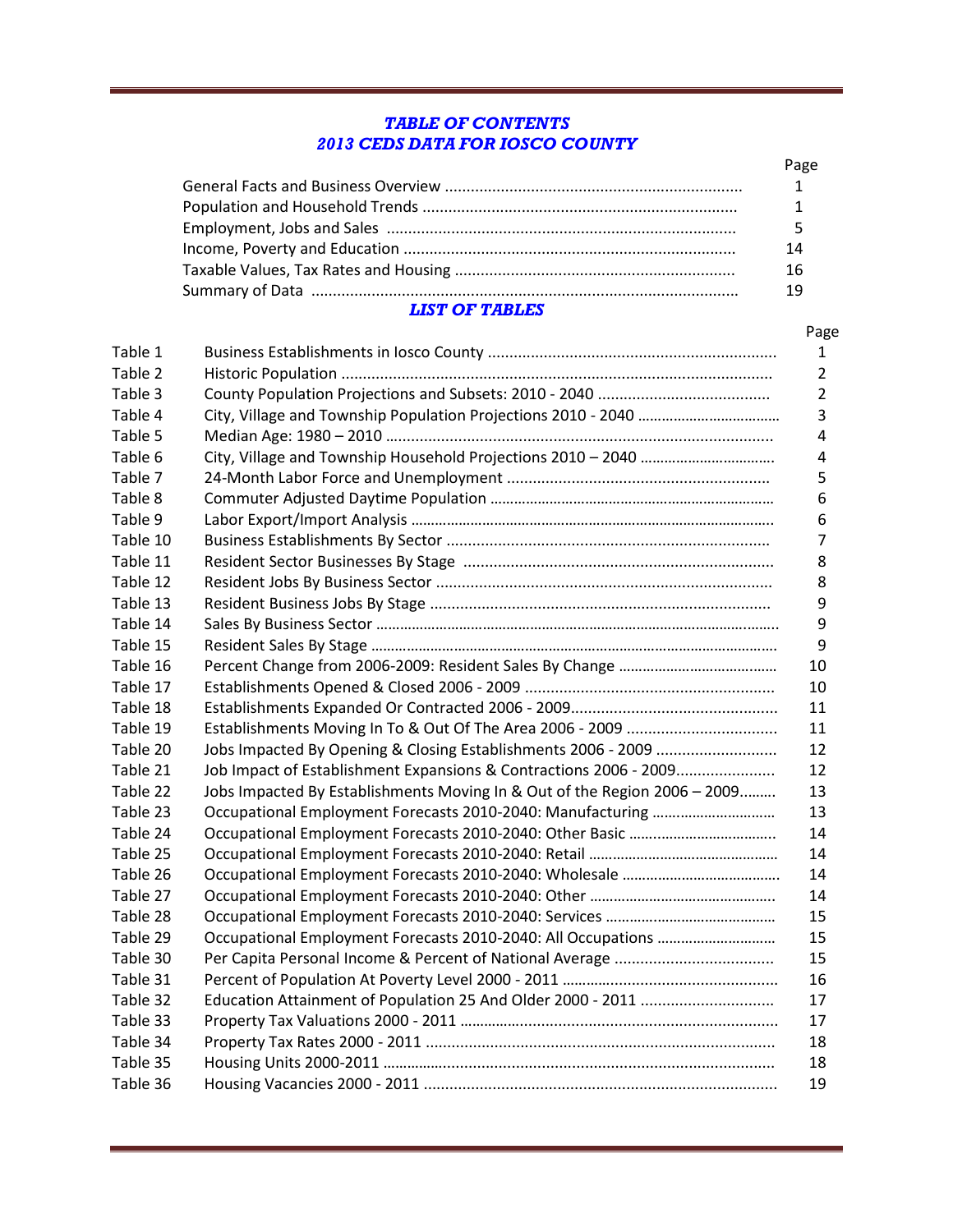#### **General Facts About Iosco County**

County Seat: City of Tawas City Land Area: 549.11 square miles Local Governments:3 cities, no villages, 11 townships 2010 Population: 25,887 Population Density: 47.1 persons per square mile Median Age: 49.0

| Table 1: Business Establishments In Iosco County <sup>1</sup> |                                      |           |               |            |       |         |  |  |
|---------------------------------------------------------------|--------------------------------------|-----------|---------------|------------|-------|---------|--|--|
|                                                               | Self<br><b>Employed</b><br>& Stage 1 | Stage 2   | Stage 3       | Stage 4    |       |         |  |  |
| <b>Type of Establishment</b>                                  | $(1-9)$                              | $(10-99)$ | $(100-499)$   | $(500 + )$ | Total | Percent |  |  |
| Natural Resource & Mining                                     | 4                                    | 3         |               |            | 7     | 1.1%    |  |  |
| Construction                                                  | 75                                   | 3         |               |            | 78    | 12.6%   |  |  |
| Manufacturing                                                 | 22                                   | 16        | $\mathcal{P}$ |            | 40    | 6.5%    |  |  |
| Trade, Transportation,                                        |                                      |           |               |            |       |         |  |  |
| <b>Utilities</b>                                              | 110                                  | 36        | 2             |            | 148   | 23.9%   |  |  |
| Information                                                   | 4                                    | 3         |               |            |       | 1.1%    |  |  |
| <b>Financial Activities</b>                                   | 52                                   | 4         |               |            | 56    | 9.0%    |  |  |
| <b>Professional and Business</b>                              |                                      |           |               |            |       |         |  |  |
| <b>Services</b>                                               | 48                                   | 11        | 1             |            | 60    | 9.7%    |  |  |
| <b>Educational &amp; Health Services</b>                      | 40                                   | 10        | $\mathbf{1}$  | 1          | 52    | 8.4%    |  |  |
| Leisure & Hospitality                                         | 72                                   | 27        |               |            | 99    | 16.0%   |  |  |
| Public Adm. & Other Services                                  | 68                                   | 4         |               |            | 72    | 11.6%   |  |  |
| Total                                                         | 495                                  | 117       | 6             | 1          | 619   |         |  |  |

Source: Compiled by EMCOG from U.S. Census Selected Statistics by Economic Sector, based on 2011 County Business Patterns

#### **POPULATION AND HOUSEHOLD TRENDS**

Past, present and future growth patterns are a driving force and indicator of the future health and sustainability of a region. They help to define existing problems along with available socioeconomic resources and represent the current and future demands for those available resources. The sustainability of a region is dependent on how well the region meets the future needs of its residents. Future needs depend on a myriad of things including changes in population and households (both numbers and the details of those numbers) combined with existing development patterns and policy choices.

Table 2 presents a population history of Iosco County. Between 1980 and 2000 the County experienced a -3.6% population decrease from 28,349 persons in 1980 to 27,339 persons in 2000. The County's population decrease contrasts with the population increase for both the EMCOG Region and the State of Michigan for this time period. The 2010 U.S. Census results show that Iosco County continued to lose population since 2000. Both the EMCOG Region and the State as a whole lost population during this time frame.

<sup>&</sup>lt;sup>1</sup> The County Business Data in Table 1 is lower than the same type of data in Tables 8 and 9 due to the different sources for the data:Table 1 data is based upon ES-202 filings as compiled by the Bureau of Labor Statistics; Tables 8 and 9 data are based upon National Establishment Time-Series [NETS] as compiled by Walls and Associates using Dun & Bradstreet's Market identifier files. The NETS data includes businesses and jobs that the ES-202 data does not capture such as many smaller businesses and part time proprietors and jobs. Further information on the differences in the two data sources can be found at <http://youreconomy.org/pages/insights.lasso#insights-NETS%20versus%20ES-202>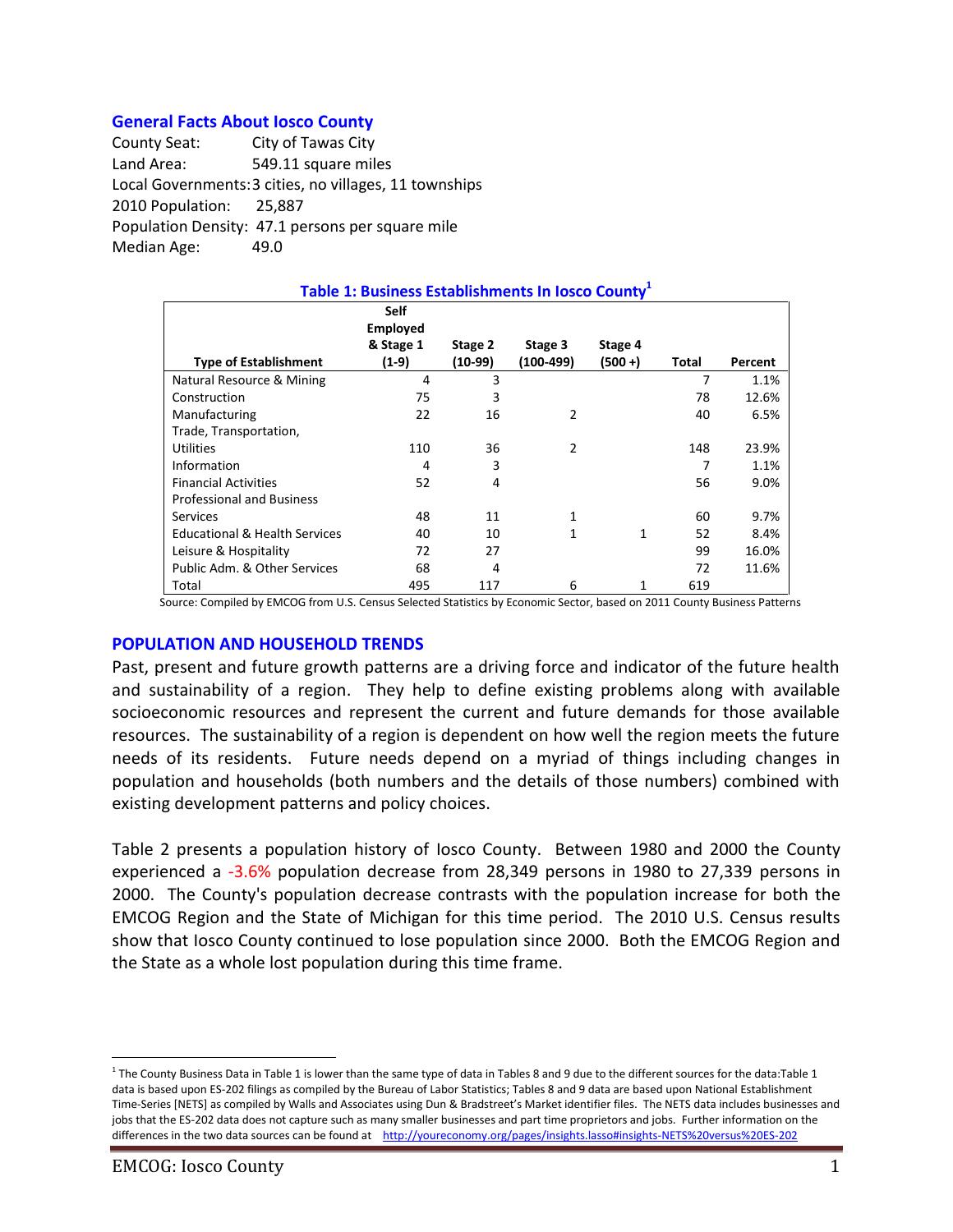| <b>Jurisdiction</b> | <b>Census</b><br>1980 | <b>Census</b><br>1990 | <b>Census</b><br>2000 | <b>Census</b><br>2010 | % Change<br>1980 - 2000 | % Change<br>2000 - 2010 |
|---------------------|-----------------------|-----------------------|-----------------------|-----------------------|-------------------------|-------------------------|
| <b>Iosco County</b> | 28.349                | 30.209                | 27.339                | 25.887                | $-3.6%$                 | $-5.3%$                 |
| State               | 9,262,078             | 9.295.297             | 9.938.823             | 9,883,640             | 7.3%                    | $-0.6%$                 |
| <b>EMCOG Region</b> | 769.929               | 753.723               | 796.598               | 780,869               | 3.5%                    | $-2.0\%$                |

#### **Table 2: Historic Population**

Source: Compiled by EMCOG from U. S. Census

Table 3 presents population estimates for Iosco County through the year 2040. These population estimates are based on a combination of average growth trends over the last four Decennial Censuses (1980, 1990, 2000 and 2010) and population estimates provided by the Michigan Department of Transportation.<sup>2</sup>

The average annual growth rate from 2010 to 2040 is shown on the right side of the table. Based on the population estimates Iosco County will experience a decrease in population from the year 2010 to 2040 of -0.48% per year.

Interesting to note in Table 3 are the Population subsets that make up the projections. In Iosco County there is a projected 1,800 population increase in both the "International Migration" and "Domestic Migration Under 65" subsets. However this growth is more than offset by a loss of - 5,200 population in the "Natural Increase" and "Domestic Migration 65+" subsets. The Region as a whole is forecast to experience a significant population increase from "International Migration" (21,200) as well as losses from "Natural Increase" (births – deaths) and "Domestic Migration Under 65" (-29,100 combined).

| Table 5. County Population Projections and Subsets. 2010 - 2040 |                                    |                                  |                                 |                                  |                                  |                                |                                       |
|-----------------------------------------------------------------|------------------------------------|----------------------------------|---------------------------------|----------------------------------|----------------------------------|--------------------------------|---------------------------------------|
| <b>Jurisdiction</b>                                             | <b>Census</b><br>2010<br>(1,000's) | <b>MDOT</b><br>2020<br>(1,000's) | <b>MDOT</b><br>2030<br>1,000's) | <b>MDOT</b><br>2040<br>(1,000's) | Change<br>2010-2040<br>(1,000's) | Percent<br>Change<br>2010-2040 | Annual<br>Growth<br>Rate<br>2010-2040 |
| <b>Iosco County</b>                                             | 25.9                               | 25.1                             | 24.3                            | 22.4                             | $-3.4$                           | $-13.3%$                       | $-0.48%$                              |
| <b>Population Subsets</b>                                       |                                    |                                  |                                 |                                  |                                  |                                |                                       |
| Natural Increase                                                |                                    | $-1.4$                           | $-1.4$                          | $-1.9$                           | $-4.7$                           |                                |                                       |
| International Migration                                         |                                    | 0.3                              | 0.03                            | 0.04                             | 0.1                              |                                |                                       |
| Domestic Migration 65+                                          |                                    | $-0.1$                           | $-0.2$                          | $-0.2$                           | $-0.5$                           |                                |                                       |
| Domestic Migration Under 65                                     |                                    | 0.7                              | 0.8                             | 0.2                              | 1.7                              |                                |                                       |
| <b>EMCOG</b>                                                    | 780.8                              | 770.5                            | 774.0                           | 773.7                            | $-7.1$                           | $-0.9%$                        | $-0.03%$                              |
| <b>Population Subsets</b>                                       |                                    |                                  |                                 |                                  |                                  |                                |                                       |
| Natural Increase                                                |                                    | 5.9                              | $-3.4$                          | $-16.0$                          | $-13.5$                          |                                |                                       |
| International Migration                                         |                                    | 5.6                              | 7.0                             | 8.6                              | 21.2                             |                                |                                       |
| Domestic Migration 65+                                          |                                    | $-0.2$                           | .06                             | 0.9                              | 0.8                              |                                |                                       |
| Domestic Migration Under 65                                     |                                    | $-21.6$                          | $-.05$                          | 6.1                              | $-15.6$                          |                                |                                       |

#### **Table 3: County Population Projections and Subsets: 2010 - 2040**

Source: Compiled by EMCOG from Michigan Department of Transportation Planning

Table 4 provides further detail of population forecasts for each city/village/township within Iosco County. The percent changes in population from 2010 to 2020 and from 2020 to 2040 are

 $^{2}$  The population numbers are shown in 1,000s for ease of reading the table.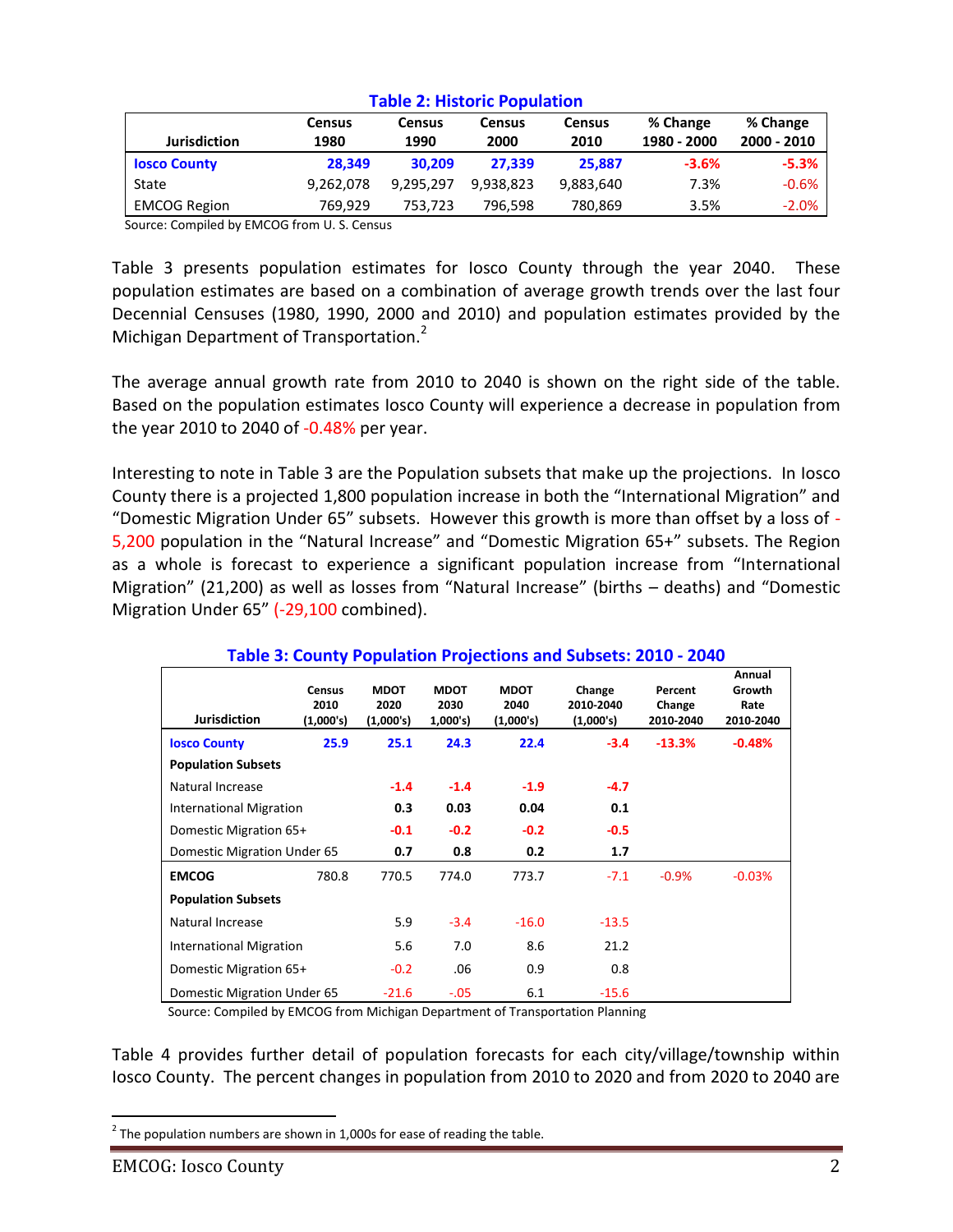shown on the right side of the table. Based on population estimates all of the cities and townships in Iosco County will experience a decrease in population from the 2010 Census to 2020 ranging from the smallest decrease of -1.6% (Sherman Township) to the greatest decrease of -3.7% (Tawas City). The population for all cities and townships is estimated to continue to decrease from 2020 to 2040 by as much as -12.0% for Tawas City

NOTE: for the purpose of transportation planning the population forecasts as provided by MDOT were done by Traffic Analysis Zone (TAZ) within Iosco County. A TAZ boundary may include a city or village as well as a township. The city of Whittemore was embedded within a larger TAZ in the MDOT forecasts. EMCOG prepared forecasts for this city based on their 2010 Census population and using the same growth assumptions that were used by MDOT for the TAZ in which they are located. The resulting balance of the affected TAZ was adjusted accordingly in the following table.

|                          |               |             |             | <b>Percent</b> | <b>Percent</b> |
|--------------------------|---------------|-------------|-------------|----------------|----------------|
|                          | <b>Census</b> | <b>MDOT</b> | <b>MDOT</b> | <b>Change</b>  | <b>Change</b>  |
| <b>Local Unit</b>        | 2010          | 2020        | 2040        | 2010-2020      | 2020-2040      |
| Alabaster Township       | 487           | 477         | 436         | $-2.1%$        | $-8.5%$        |
| Au Sable Township        | 2,047         | 1,975       | 1,747       | $-3.5%$        | $-11.5$        |
| <b>Baldwin Township</b>  | 1,694         | 1,644       | 1,472       | $-3.0%$        | $-10.4%$       |
| <b>Burleigh Township</b> | 787           | 767         | 694         | $-2.6%$        | $-9.5%$        |
| East Tawas City          | 2,808         | 2,710       | 2,400       | $-3.5%$        | $-11.4%$       |
| <b>Grant Township</b>    | 1,546         | 1,499       | 1,340       | $-3.0%$        | $-10.6%$       |
| Oscoda Township          | 6,997         | 6,747       | 5,960       | $-3.6%$        | $-11.7%$       |
| Plainfield Township      | 3,799         | 3,691       | 3,318       | $-2.8%$        | $-10.1%$       |
| Reno Township            | 590           | 578         | 531         | $-2.0%$        | $-8.2%$        |
| Sherman Township         | 448           | 441         | 408         | $-1.6%$        | $-7.6%$        |
| Tawas City               | 1,827         | 1,759       | 1,548       | $-3.7%$        | $-12.0%$       |
| <b>Tawas Township</b>    | 1,744         | 1,705       | 1,555       | $-2.2%$        | $-8.8%$        |
| <b>Whittemore City</b>   | 384           | 374         | 338         | $-2.6%$        | $-9.5%$        |
| Wilber Township          | 729           | 714         | 655         | $-2.1%$        | $-8.3%$        |
| <b>Iosco County</b>      | 25,887        | 25,081      | 22,405      | $-3.1%$        | $-10.7%$       |

#### **Table 4: Iosco County City, Village and Township Population Projections: 2010 – 2040**

Source: Compiled by EMCOG from Michigan Department of Transportation Planning;

MDOT Source: Institute for Research, Employment and the Economy, University of Michigan

Another element of population trends is the age of the population as it directly impacts availability of a workforce and the experience of the workforce, housing needs and types of both public and private services needed by the population. Table 5 identifies the median age<sup>3</sup> for Iosco County for 4 decennial censuses (1980, 1990, 2000 and 2010). From 1980 to 2000 the median age in Iosco County increased by 51.4%, more than any other county in the EMCOG Region. Since 2000 Iosco County experienced the second highest percent increase in the Region.

<sup>3</sup> The mid-point or the age at which 50% of the population is younger and 50% is older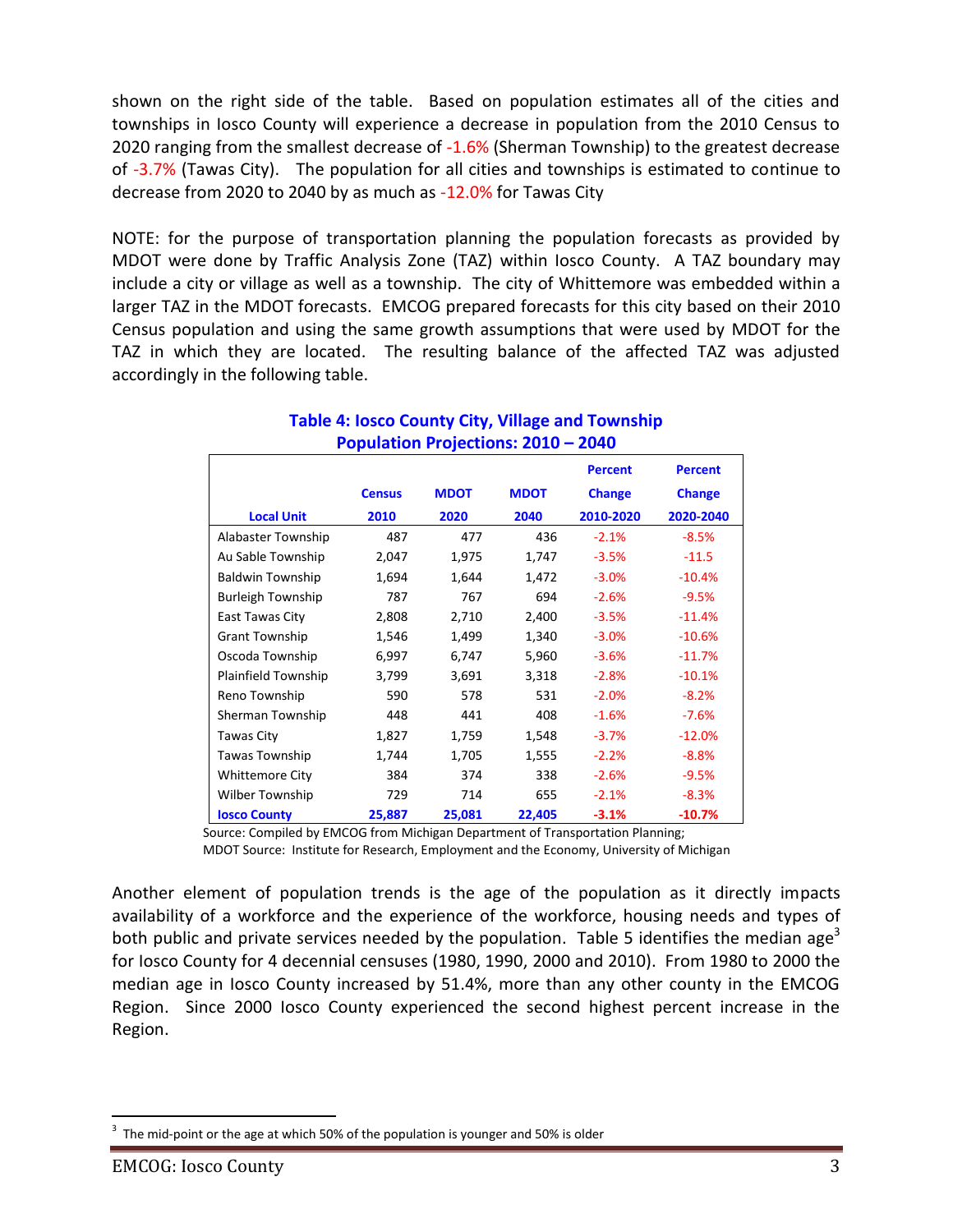| <b>Jurisdiction</b> | Census<br>1980 | Census<br>1990 | Census<br>2000 | <b>Census</b><br>2010 | Percent<br>Change<br>1980 - 2000 | Percent<br>Change<br>2000 - 2010 |
|---------------------|----------------|----------------|----------------|-----------------------|----------------------------------|----------------------------------|
| <b>Iosco County</b> | 29.2           | 32.6           | 44.2           | 51.0                  | 51.4%                            | 15.9%                            |
| <b>EMCOG Region</b> | 28.8           | 33.2           | 37.2           | 39.7                  | 29.2%                            | 6.7%                             |

#### **Table 5: Median Age 1980 - 2010**

Source: Compiled by EMCOG from U.S. Census

Table 6 presents household (HH) estimates for the cities, villages and townships within Iosco County through the year 2040. From 2010 to 2020 the number of households is estimated to decrease by -3.3% countywide consistent with the slightly smaller decrease in population of - 3.1%. For 2020 to 2040 the local units in the County are all forecast to experience a further decrease in the number of households of -12.3% countywide.

As noted earlier these estimates along with the population estimates in Tables 4 were developed by MDOT for transportation planning purposes and therefore were done by Traffic Analysis Zone (TAZ) within Iosco County. A TAZ boundary may include a city or village as well as a township. The city of Whittemore was embedded within a larger TAZ in the MDOT forecasts. EMCOG prepared forecasts for this city based on their 2010 Census population and using the same growth assumptions that were used by MDOT for the TAZ in which they are located. The resulting balance of the affected TAZ was adjusted accordingly in the following table.

|                          |           |        |           | <b>Percent</b> | <b>Percent</b> |
|--------------------------|-----------|--------|-----------|----------------|----------------|
|                          | <b>HH</b> | HН     | <b>HH</b> | <b>Change</b>  | <b>Change</b>  |
| <b>Local Unit</b>        | 2010      | 2020   | 2040      | 2010-2020      | 2020-2040      |
| Alabaster Township       | 240       | 233    | 207       | $-2.9%$        | $-11.3%$       |
| Au Sable Township        | 947       | 914    | 798       | $-3.5%$        | $-12.7%$       |
| <b>Baldwin Township</b>  | 788       | 762    | 670       | $-3.3%$        | $-12.2%$       |
| <b>Burleigh Township</b> | 307       | 298    | 263       | $-3.1%$        | $-11.7%$       |
| East Tawas City          | 1,332     | 1,285  | 1,123     | $-3.5%$        | $-12.6%$       |
| <b>Grant Township</b>    | 712       | 688    | 604       | $-3.3%$        | $-12.2%$       |
| Oscoda Township          | 3,266     | 3,150  | 2,750     | $-3.5%$        | $-12.7%$       |
| Plainfield Township      | 1,797     | 1,739  | 1,531     | $-3.2%$        | $-12.0%$       |
| Reno Township            | 242       | 235    | 209       | $-2.8%$        | $-11.2%$       |
| Sherman Township         | 193       | 188    | 168       | $-2.6%$        | $-10.8%$       |
| Tawas City               | 723       | 697    | 607       | $-3.6%$        | $-12.9%$       |
| <b>Tawas Township</b>    | 702       | 681    | 604       | $-2.9%$        | $-11.4%$       |
| <b>Whittemore City</b>   | 183       | 177    | 157       | $-3.1%$        | $-11.7%$       |
| Wilber Township          | 325       | 316    | 281       | $-2.8%$        | $-11.2%$       |
| <b>Iosco County</b>      | 11,757    | 11,365 | 9,970     | $-3.3%$        | $-12.3%$       |

### **Table 6: Iosco County City, Village and Township Household Projections: 2010 – 2040**

 Source: Compiled by EMCOG from Michigan Department of Transportation Planning; MDOT Source: Institute for Research, Employment and the Economy, University of Michigan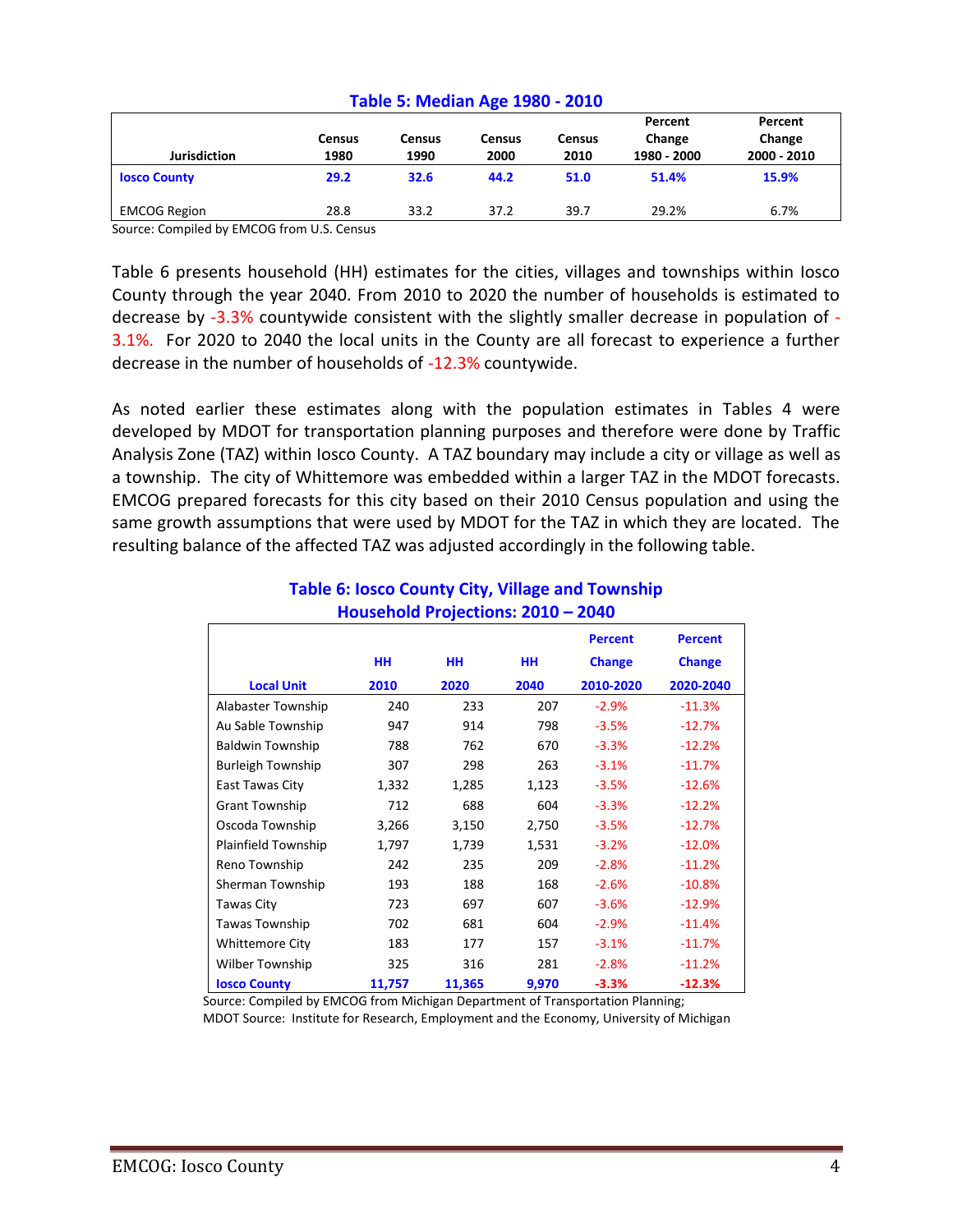#### **EMPLOYMENT, JOBS AND SALES**

Economic activity and sustainability is reflected to a large degree by the number and types of jobs available as well as the availability of workers.

Labor force data indicate the extent to which people are able to find jobs, the rate at which they are dropping out of the labor force, and the percent of people unable to find work. "Labor Force" consists of those employed and those without a job but actively looking for one (unemployed). Those who are without a job and not looking for one and are no longer receiving unemployment compensation and services are not considered a part of the labor force. Table 7 shows the 24-month average labor force and unemployment data for Iosco County and the EMCOG Region, along with the State and National data, for the years 2011 and 2012. Iosco County's unemployment rate of 11.2% is higher than the National, the State and the EMCOG rate.

| Table 7: 24-Month Labor Force and Unemployment: 2011-2012 |                          |                       |                         |                                              |  |  |  |
|-----------------------------------------------------------|--------------------------|-----------------------|-------------------------|----------------------------------------------|--|--|--|
| <b>Jurisdiction</b>                                       | <b>Total Labor Force</b> | <b>Total Employed</b> | <b>Total Unemployed</b> | 24 Month Average<br><b>Unemployment Rate</b> |  |  |  |
| <b>Iosco County</b>                                       | 9.581                    | 8.506                 | 1,075                   | 11.2%                                        |  |  |  |
| National                                                  | 154,329,000              | 141,769,500           | 12,559,500              | 8.1%                                         |  |  |  |
| State                                                     | 4,650,500                | 4,249,000             | 402,000                 | 8.6%                                         |  |  |  |
| <b>EMCOG Region</b>                                       | 356.608                  | 309,295               | 29,627                  | 8.3%                                         |  |  |  |

Source: Compiled by EMCOG from Mich. Department of Labor Market Information 2011 – 2012, Data Explorer

The Iosco County unemployment rate of 11.2% is lower than the County's 2010-2011 average rate of 12.9% and significantly lower than the 2009-2010 average rate of 18.1%. The unemployment rate is a mathematical calculation of dividing the number of unemployed (those people within the system of looking for work) by the labor force. As noted above, those who are without a job and are no longer in the system for receipt of unemployment and services are not included in the calculation of the unemployment rate. Since 2009-2010 both the labor force and the number of unemployed has decreased disproportionately to the increase in the number of employed. There can be several reasons for the decreased labor force and decreased number of unemployed ranging from an out migration of workers to other areas of Michigan and the Nation for jobs to dropping out of the system as unemployment benefits end. However the 2011 – 2012 numbers are indicating modest growth both in the labor force and the number employed compared to the 2009 -2010 figures.

The following two tables show the working population in Iosco County and where they work in relation to where they live.

Table 8 shows the impact of workers commuting into and out of Iosco County has on the daytime population. The 8,743 workers (defined as the amount of the resident population age 16 and older who were employed either full time or part time) who live within Iosco County (regardless of the location of their employment) is compared to the 9,105 people who work within Iosco County to derive an estimated daytime population. The result is that Iosco County's resident population increases by 1.4% when factoring in workers who commute to work from outside of the county.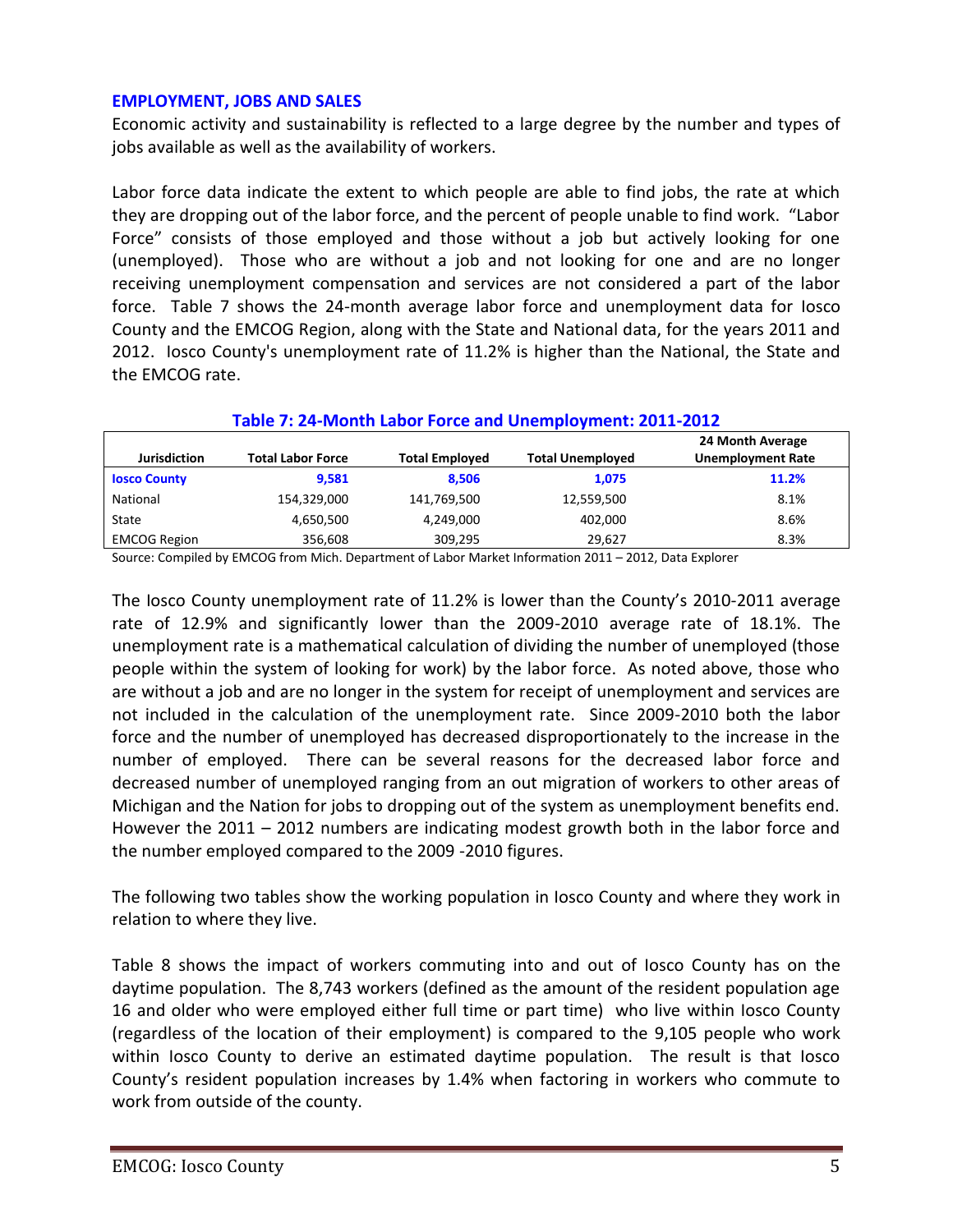| <b>IOSCO COUNTY</b>                                                                                                                                                      |                                                                           |                                                                      |                                                                                 |                                                                                        |                                                                                    |                                                                                                         |  |
|--------------------------------------------------------------------------------------------------------------------------------------------------------------------------|---------------------------------------------------------------------------|----------------------------------------------------------------------|---------------------------------------------------------------------------------|----------------------------------------------------------------------------------------|------------------------------------------------------------------------------------|---------------------------------------------------------------------------------------------------------|--|
| <b>County/MCD</b><br>(a)                                                                                                                                                 | <b>Total</b><br><b>County/MCD</b><br><b>Resident</b><br><b>Population</b> | <b>Total</b><br><b>Workers</b><br>Living in The<br><b>County/MCD</b> | <b>Total</b><br><b>Workers</b><br><b>Working in</b><br>the<br><b>County/MCD</b> | <b>Estimated</b><br><b>Daytime</b><br><b>Population</b><br>In the<br><b>County/MCD</b> | <b>Daytime</b><br><b>Population</b><br><b>Change Due</b><br>to<br><b>Commuting</b> | <b>Percent of</b><br><b>Daytime</b><br><b>Population</b><br><b>Change Due</b><br>to<br><b>Commuting</b> |  |
| losco                                                                                                                                                                    | 26.422                                                                    | 8.743                                                                | 9.105                                                                           | 26,784                                                                                 | 362                                                                                | 1.4%                                                                                                    |  |
| (a) MCD or Minor Civil Divisions are local unit of government with either 2,500 workers living in or 2,500 workers<br>working in. There are no MCD's within losco County |                                                                           |                                                                      |                                                                                 |                                                                                        |                                                                                    |                                                                                                         |  |

#### **Table 8: Commuter Adjusted Daytime Population Iosco County**

Source: Compiled by EMCOG from U.S. 2006-2010 Census Bureau American Community Survey 5 Year Estimates

Table 9 computes the Employment/Resident ratio by comparing the number of workers who both live and work within Iosco County to the number of workers employed within the County. As shown below, there are more workers employed in Iosco County (9,105) than total workers who reside in Iosco County (8,743). Of the 8,743 working population living in the county, 7,219 actually work in the county. This equates to 82.6% of the workforce employed in Iosco County. This is reflected in the Employment/Resident ratio of 1.04 which indicates that Iosco County imports workers from outside of the county to fill the employment needs within the County. There could be many reasons for this which this data does not provide insight into.

#### **Table 9: Labor Export/Import Analysis Iosco County**

| <b>IUSCU CUUIILY</b>                                                                                                                                                     |                                                                                 |                                                                             |                                                                                          |                                                                                                        |                                                |  |  |
|--------------------------------------------------------------------------------------------------------------------------------------------------------------------------|---------------------------------------------------------------------------------|-----------------------------------------------------------------------------|------------------------------------------------------------------------------------------|--------------------------------------------------------------------------------------------------------|------------------------------------------------|--|--|
| <b>County/MCD</b><br>(a)                                                                                                                                                 | <b>Total</b><br><b>Workers</b><br><b>Working</b><br>in the<br><b>County/MCD</b> | <b>Total</b><br><b>Workers</b><br><b>Living in The</b><br><b>County/MCD</b> | <b>Workers</b><br><b>Who Both</b><br>Live and<br><b>Work in the</b><br><b>County/MCD</b> | <b>Percent of</b><br><b>Workers</b><br><b>Who Both</b><br>Live and<br>Work in the<br><b>County/MCD</b> | Employment/<br><b>Resident</b><br><b>Ratio</b> |  |  |
| losco                                                                                                                                                                    | 9,105                                                                           | 8,743                                                                       | 7.219                                                                                    | 82.6%                                                                                                  | 1.04                                           |  |  |
| (a) MCD or Minor Civil Divisions are local unit of government with either 2,500 workers living in or 2,500<br>workers working in. There are no MCD's within losco County |                                                                                 |                                                                             |                                                                                          |                                                                                                        |                                                |  |  |

 Source: Compiled by EMCOG from U.S. 2006-2010 Census Bureau American Community Survey 5 Year Estimates

The next three tables focus on the types of business establishments in Iosco County and the number of jobs these businesses provide. Table 10 includes some further information about the business establishments<sup>4</sup> that are included in Table 1 (see page 1). The data in Table 10 is broken down into the following business sectors:

**Non-Commercial Sectors** are educational institutions, post offices, government agencies, and other nonprofit organizations.

 $<sup>4</sup>$  An establishment is defined as an economic unit that produces goods or services at a single physical location.</sup>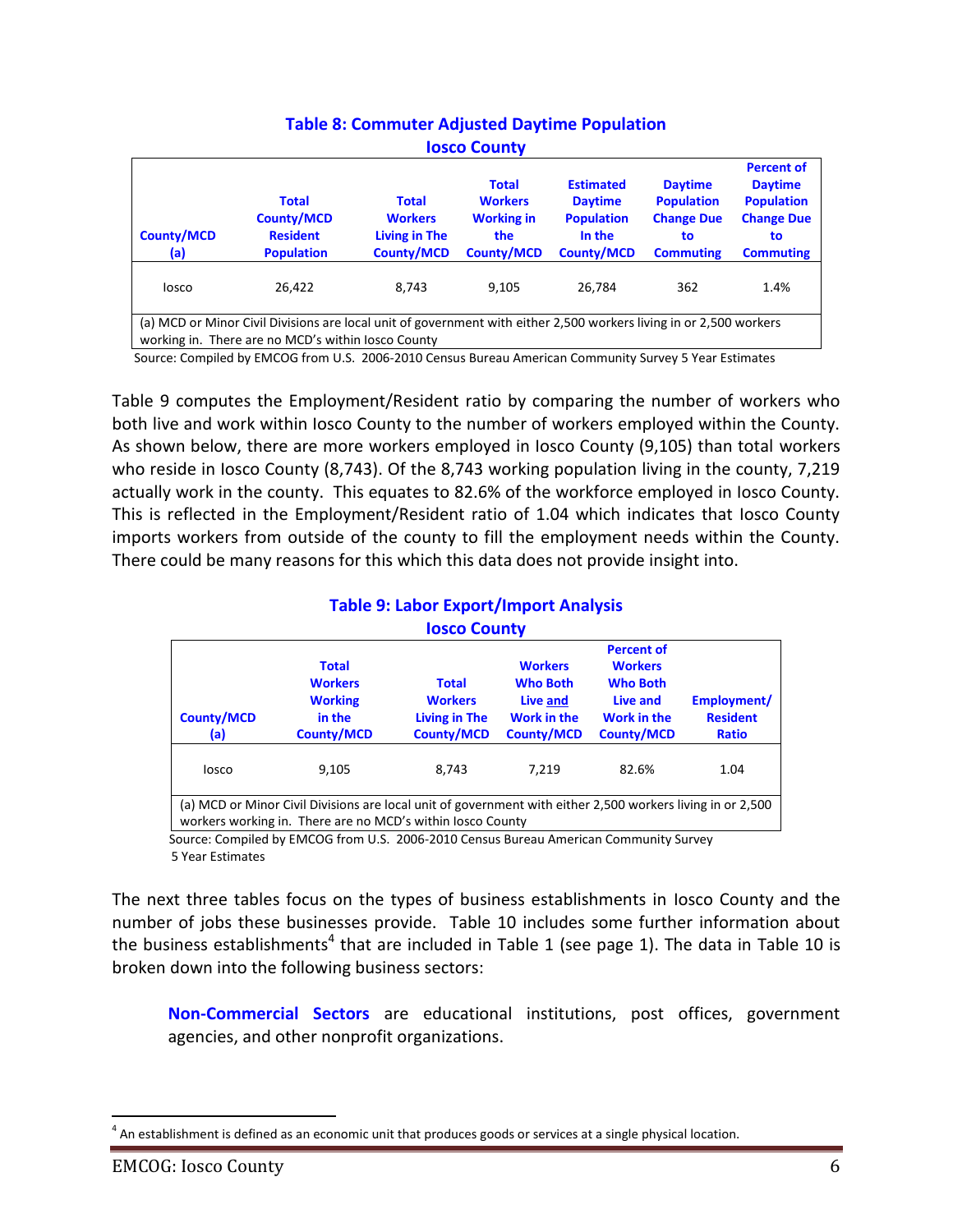**Non-Resident Sectors** are businesses that are located in the Region but whose headquarters are located in a different state. Note: Residents have more influence on job creation than establishments headquartered outside of the state.

**Resident Sectors** are either stand-alone businesses in the region or businesses with headquarters in either the County **or** in the state of Michigan.

Non-commercial sectors make up 8% of the businesses in Iosco County. 2.5% of the businesses fall into the non-resident sector. The majority of businesses (nearly 90%) are in the resident sector. Data for both Iosco County and EMCOG as a whole are also included in Table 10.

| Jurisdiction                                                 | Total  | Non-Commercial | Non-Resident | Resident |  |  |  |
|--------------------------------------------------------------|--------|----------------|--------------|----------|--|--|--|
| <b>Iosco County</b>                                          | 2,049  | 161            | 52           | 1,836    |  |  |  |
| <b>EMCOG Region</b>                                          | 53.338 | 3.723          | 1.668        | 47.947   |  |  |  |
| Source: Compiled by EMCOG from www.youreconomy.org 2009 data |        |                |              |          |  |  |  |

#### **Table 10: Business Establishments By Sector**

Table 11 provides a different perspective of the resident sector data from Table 10 (i.e., the businesses that are headquartered either within the county or the state). The resident sector

businesses are further broken down into the following business stages:

**Self-employed (1 employee)** consists of small-scale business activity that can be conducted in homes (i.e., cottage establishments) as well as sole proprietorships.

**Stage 1 (2-9 employees)** includes partnerships, lifestyle businesses and startups. Stage 1 companies are generally focused on defining a market, developing a product or service, obtaining capital and finding customers.

**Stage 2 (10-99 employees)** are typically at a phase where the company has a proven product, and survival is no longer a daily concern. Stage 2 companies generally begin to develop infrastructure and standardize operational systems. Company leaders delegate more and wear fewer hats.

**Stage 3 (100-499 employees**) companies are typically at an expansion stage as a company broadens its geographic reach, adds new products and pursues new markets. Stage 3 companies introduce formal processes and procedures, and the founder is less involved in daily operations and more concerned with managing the business culture and change.

**Stage 4 (500+ employees**) companies are typically at the point of dominating their industry and are focused on maintaining and defending their marketing position. Key objectives at this stage are controlling expenses, productivity, globalization and managing market niches.

These stages help to define the needs of businesses to support their growth which can help Iosco County and the EMCOG Region to better leverage resources. Regardless of their industry sector, companies in the same developmental stage experience similar challenges. Also, as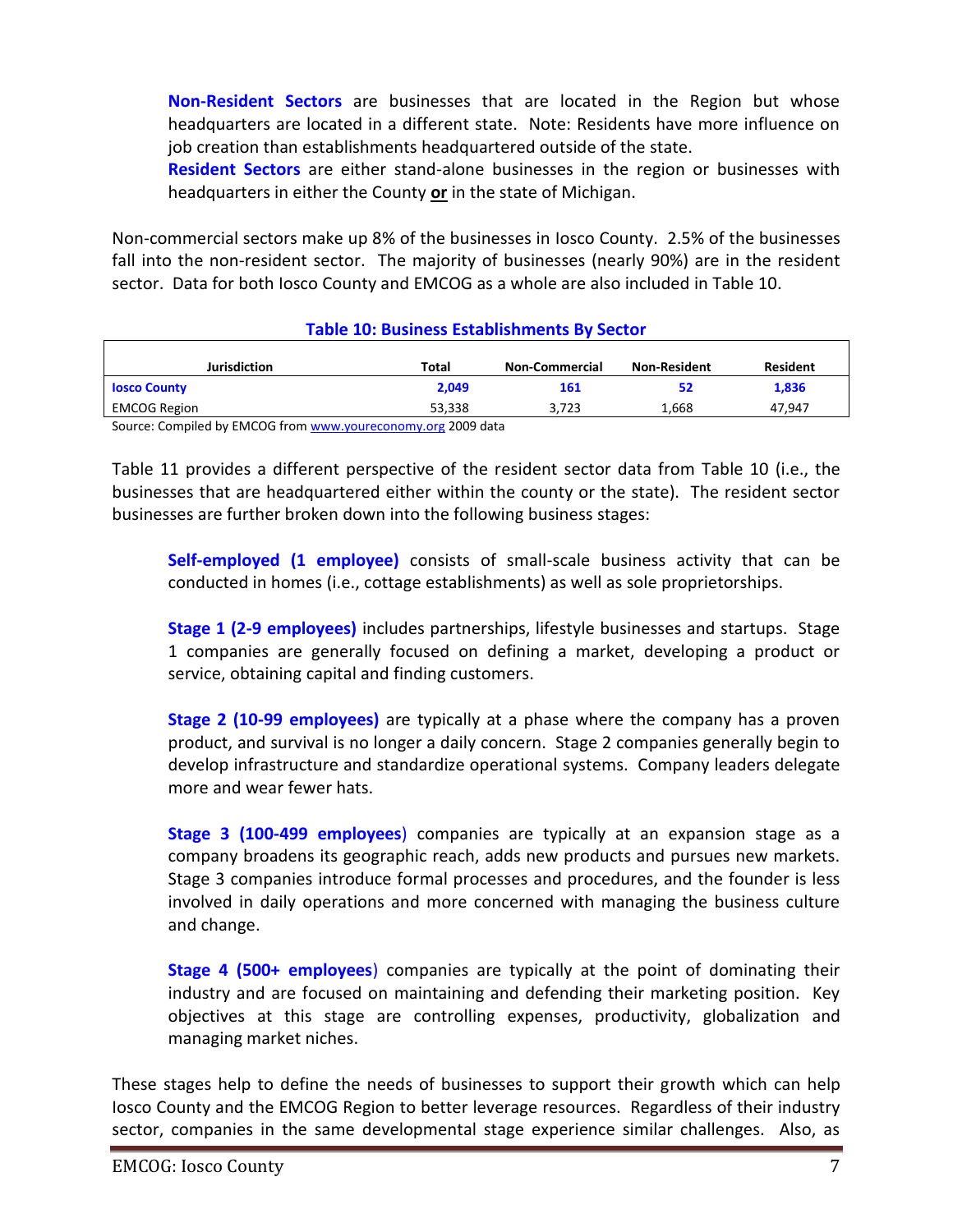companies move through these stages, not only do their internal needs change but their external needs such as what services they need from the community, also change.

The data in Table 11 shows that 91% of the resident sector businesses in Iosco County are either self-employed or Stage 1 businesses. The majority of the remaining resident businesses are Stage 2 (8.3%). Stage 3 businesses (100-499 employees) plus Stage 4 businesses (500+ employees) make up 0.5% of total businesses.

| <b>Table 11: Resident Sector Businesses by Stage</b>                                                                                                                         |        |        |       |     |    |  |  |
|------------------------------------------------------------------------------------------------------------------------------------------------------------------------------|--------|--------|-------|-----|----|--|--|
| <b>Self</b><br>Stage 2<br>Stage 4<br>Stage 1<br>Stage 3<br><b>Jurisdiction</b><br>2-9 employees<br>10-99 employees<br>100-499 employees<br><b>Employed</b><br>500+ employees |        |        |       |     |    |  |  |
| <b>Iosco County</b>                                                                                                                                                          | 674    | 1,002  | 152   |     |    |  |  |
| <b>EMCOG Region</b>                                                                                                                                                          | 18,858 | 25.040 | 3,800 | 223 | 26 |  |  |
|                                                                                                                                                                              |        |        |       |     |    |  |  |

Source: Compiled by EMCOG fro[m www.youreconomy.org](http://www.youreconomy.org/) 2009 data

The previous two tables (10 and 11) focus on the number of business establishments by sector and by stage for the dominant Resident Sector. The following two tables focus on the jobs that these business sectors and stages provide.

Table 12 shows the allocation of jobs by business sector (i.e., non-commercial, non-resident and resident) in Iosco County and for the EMCOG Region as a whole. The data is consistent with the findings in Table 12: the majority of jobs within Iosco County are in the resident sector (70%). The smallest portion of jobs (10%) is associated with businesses in the non-resident sector.

| <b>Table 12: Resident Jobs By Business Sector</b> |         |                                                              |                     |                 |  |  |
|---------------------------------------------------|---------|--------------------------------------------------------------|---------------------|-----------------|--|--|
| Total<br>Jobs<br>Jobs<br>Jobs                     |         |                                                              |                     |                 |  |  |
| Local                                             | Jobs    | <b>Non-Commercial</b>                                        | <b>Non-Resident</b> | <b>Resident</b> |  |  |
| <b>Iosco County</b>                               | 12.245  | 1.750                                                        | 1,707               | 8.788           |  |  |
| <b>EMCOG Region</b>                               | 349.831 | 59.136                                                       | 44.101              | 246.594         |  |  |
|                                                   |         | Course: Compiled by EMCOC from www.vourasenomy.org 2000 data |                     |                 |  |  |

Source: Compiled by EMCOG from <u>www.youreconomy.org</u> 2009 data

In Table 13 the resident sector jobs are further broken down by business stage (see the text for Table 11 for an explanation of Business Stages).

The majority of jobs from resident businesses in Iosco County are at Stage 1 and Stage 2 companies (73% combined) while 14% of jobs are from Stage 3 businesses (100 to 499 employees) and less than 6% are from Stage 4 businesses (500+ employees). Nearly 8% of jobs are through self-employment.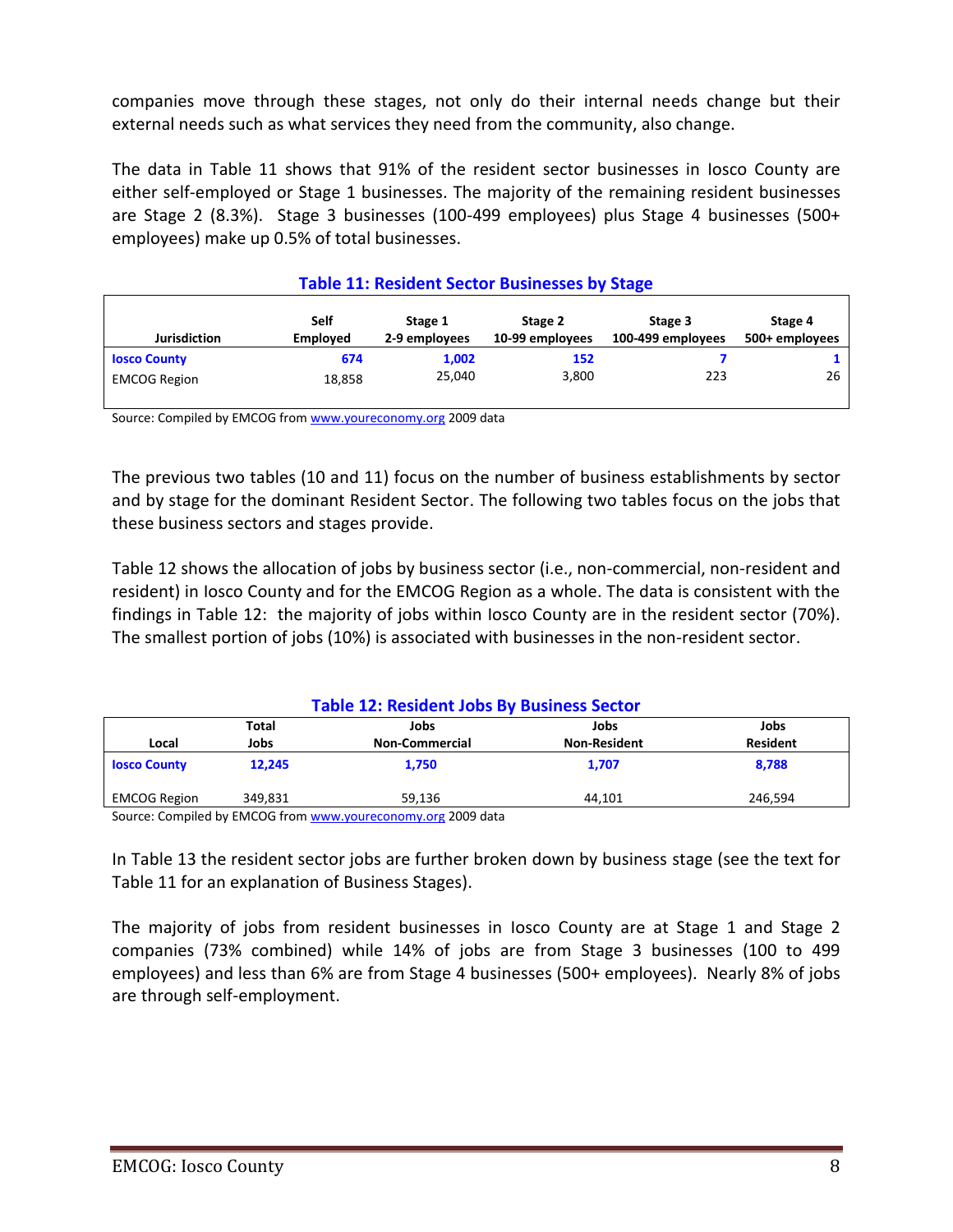#### **Table 13: Resident Business Jobs By Stage**

| <b>Jurisdiction</b> | Self Employed<br>Jobs | Stage 1 Jobs<br>2-9 employees | Stage 2 Jobs<br>10-99 employees | Stage 3 Jobs<br>100-499 employees | Stage 4 Jobs<br>500+ employees |
|---------------------|-----------------------|-------------------------------|---------------------------------|-----------------------------------|--------------------------------|
| <b>Iosco County</b> | 674                   | 3,085                         | 3,301                           | 1,228                             | 500                            |
| <b>EMCOG Region</b> | 18.858                | 77.210                        | 87,808                          | 39,893                            | 22,825                         |

Source: Compiled by EMCOG from youreconomy.org 2009 data

The next two tables (14 and 15) show the annual sales (2009) by business type in Iosco County. Table 14 identifies sales by business sector. Resident Businesses make up nearly 90% of businesses (see Table 12) and generate 76% of sales within Iosco County.

| <b>Table 14: Annual Sales by Business Sector</b> |              |                       |                     |                 |  |  |  |
|--------------------------------------------------|--------------|-----------------------|---------------------|-----------------|--|--|--|
|                                                  | Total        | <b>Sales</b>          | <b>Sales</b>        | <b>Sales</b>    |  |  |  |
|                                                  | <b>Sales</b> | <b>Non-Commercial</b> | <b>Non-Resident</b> | <b>Resident</b> |  |  |  |
| Local                                            | (1,000s)     | (1,000s)              | (1,000s)            | (1,000s)        |  |  |  |
|                                                  |              |                       |                     |                 |  |  |  |
| <b>Iosco County</b>                              | 1,088,683.9  | 71.869.4              | 191,859.0           | 824,955.5       |  |  |  |
| <b>EMCOG Region</b>                              | 37,113,736.1 | 2,596,650.7           | 6,846,775.5         | 27,670,309.9    |  |  |  |

Source: Compiled by EMCOG from www.youreconomy.org 2009 data

In Table 15 the Resident Business sector sales are broken down by Stage. Stage 2 businesses make up 44.6% of sales within Iosco County. The Self-Employed and Stage 1 businesses make up nearly 37% of all sales; while the Stage 3 and 4 businesses make up 18.5% of sales. These numbers demonstrate the importance of the self-employed and smaller businesses (less than 10 employees) to the County's economy.

#### **Table 15: Resident Sales by Stage**

| <b>Jurisdiction</b> | Self Employed | <b>Stage 1 Sales</b> | <b>Stage 2 Sales</b> | <b>Stage 3 Sales</b> | <b>Stage 4 Sales</b> |
|---------------------|---------------|----------------------|----------------------|----------------------|----------------------|
|                     | <b>Sales</b>  | (1,000s)             | (1,000s)             | (1,000s)             | (1,000s)             |
|                     | (1,000s)      | 2-9 employees        | 10-99 employees      | 100-499 employees    | 500+ employees       |
| <b>Iosco County</b> | 45.229.7      | 258.484.0            | 368.129.5            | 101,658.6            | 51,454.8             |
| <b>EMCOG Region</b> | 1,352,333.2   | 6,893,406.6          | 10,550,013.8         | 5,476,659.6          | 3,397,897.7          |

Source: Compiled by EMCOG from youreconomy.org 2009 data

Table 16 demonstrates how businesses in Iosco County have fared regarding their sales during the economic downturn from 2006 through 2009 by showing the percent change in sales during this four year period. The numbers are red (negative) for the Self Employed and Stage 1 through 3 businesses. Stage 3 businesses fared worse with over a -32% decrease in sales. In contrast the single Stage 4 company experienced a 10.7% increase in sales during the same four year timeframe. *The majority of the counties within the EMCOG Region experienced very slight reductions in sales from smaller companies (less than 10 employees) and in some cases sales for these smaller companies grew during the 2006-2009 timeframe.*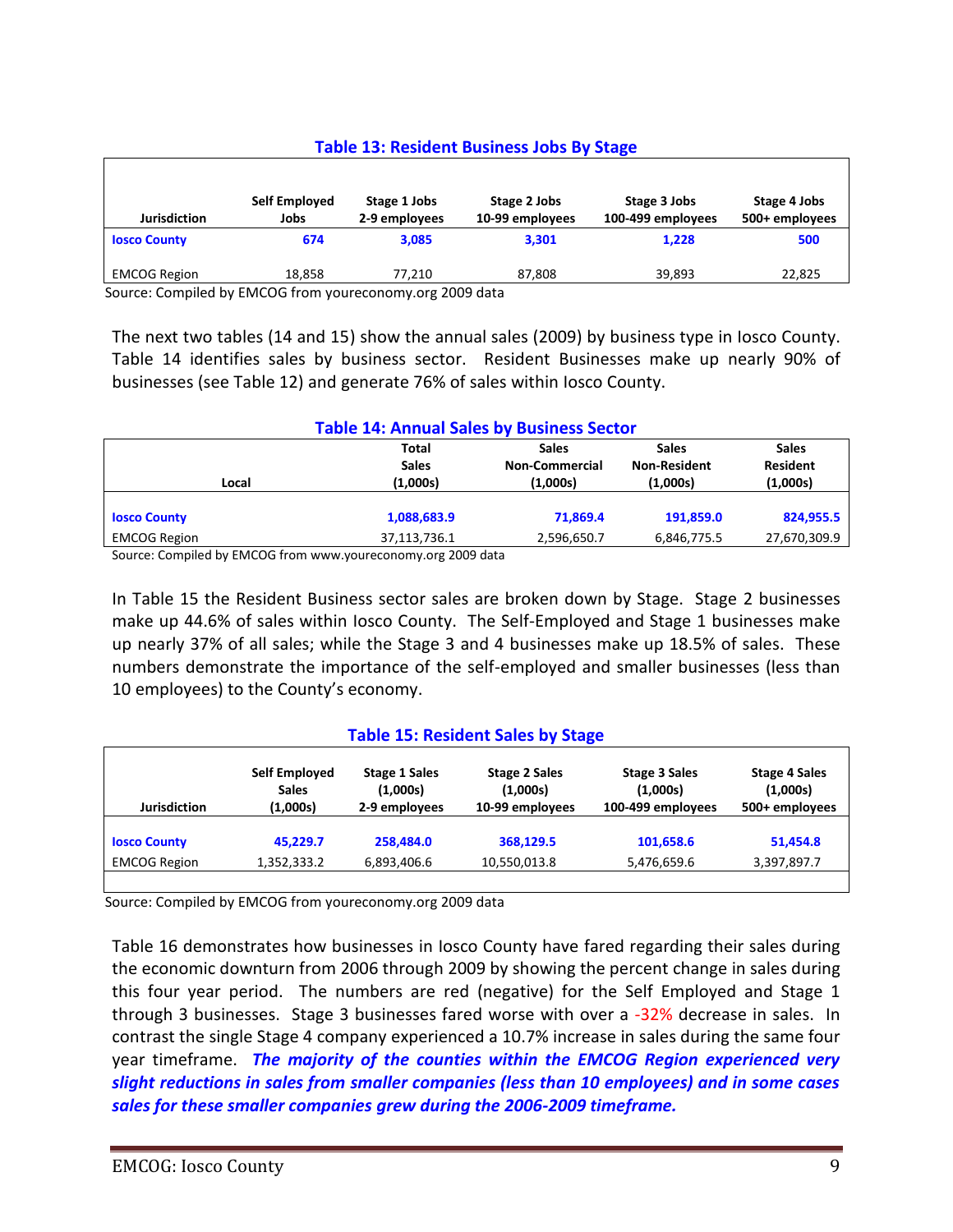| <b>Jurisdiction</b> | Self Employed<br><b>Sales</b> | <b>Stage 1 Sales</b><br>2-9 employees | <b>Stage 2 Sales</b><br>10-99 employees | <b>Stage 3 Sales</b><br>100-499 employees | <b>Stage 4 Sales</b><br>500+ employees |
|---------------------|-------------------------------|---------------------------------------|-----------------------------------------|-------------------------------------------|----------------------------------------|
| <b>Iosco County</b> | $-6.0%$                       | $-7.0%$                               | $-4.1%$                                 | $-32.4%$                                  | 10.7%                                  |
| <b>EMCOG Region</b> | $-0.3%$                       | $-1.1%$                               | $-10.1%$                                | $-21.9%$                                  | $-21.0%$                               |

#### **Table 16: Percent Change from 2006-2009: Resident Sales by Stage**

Source: Compiled by EMCOG from youreconomy.org 2006-2009 data

Tables 17 through 19 present business establishment data for openings and closures; expansions and downsizing; and movement of businesses in and out of Iosco County during the period 2006 – 2009.

Table 17 presents the number of establishments that opened and closed from 2006 through 2009 and calculates the net increase of establishments. Within Iosco County 442 business establishments opened and 507 closed. The closed establishments equal 115% of the opened establishments, resulting in a net loss of -15% opened establishments. In other words, for every 1 establishment that opened in Iosco County 1.15 establishments closed. Iosco County's experience is slightly worse than the experience of the EMCOG Region and the State as a whole which both experienced close to a 1 to 1 ratio.

#### **Table 17: Establishments Opened and Closed 2006 - 2009**

| <b>Jurisdiction</b> | Opened<br>2006-2009 | Closed            | <b>Net Opened</b><br>2006-2009 | <b>Net Percent</b><br>Opened |
|---------------------|---------------------|-------------------|--------------------------------|------------------------------|
| <b>Iosco County</b> | 442                 | 2006-2009<br>-507 | -65                            | 2006-2009<br>$-15%$          |
| State of Michigan   | 213.007             | $-201,869$        | 11,138                         | 5%                           |
| <b>EMCOG Region</b> | 13,038              | $-12.621$         | 417                            | 3%                           |

Source: Compiled by EMCOG from www.youreconomy.org

Establishments: non commercial, non resident, resident

Net Opened = the difference between openings and closings of establishments

Table 18 presents the number of establishments that either expanded (i.e., increased jobs) or contracted (i.e., downsized/reduced the labor force) from 2006 through 2009, and calculates the net increase of business expansions.

Within Iosco County 150 business establishments expanded while 73 contracted during 2006– 2009. The contracted (downsized) establishments equal 49% of the expanded establishments resulting in a net gain of 51% of expanded establishments. In other words, for every 1 establishment that expanded in Iosco County, 0.49 establishments contracted or downsized. The EMCOG Region experienced 0.5 business contractions per 1 business expansion and the State experienced 0.4 businesses contractions per 1 business expansion.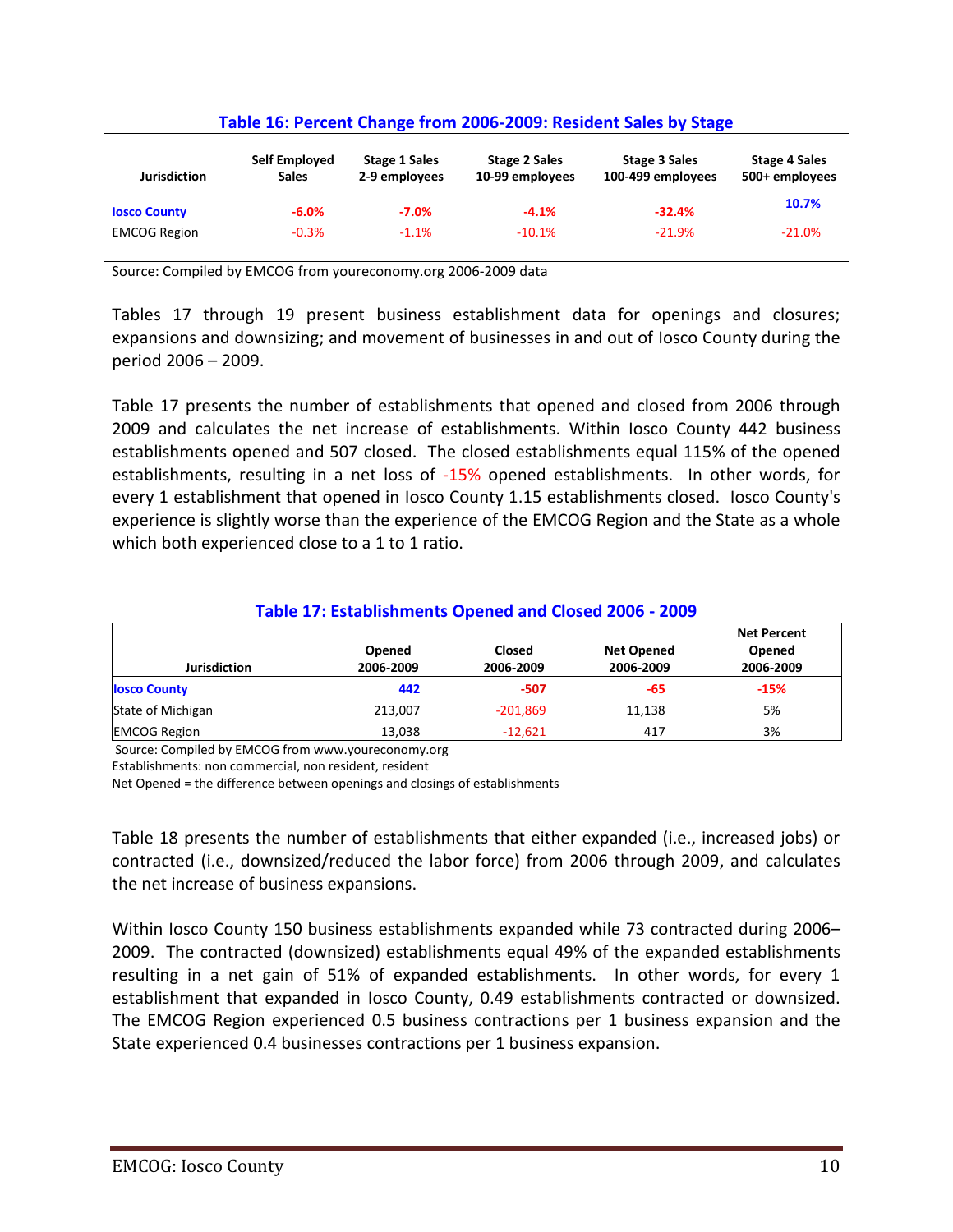| Jurisdiction        | Expanded<br>2006-2009 | Contracted<br>2006-2009 | <b>Net Expanded</b><br>2006-2009 | <b>Net Percent</b><br>Expanded<br>2006-2009 |  |  |
|---------------------|-----------------------|-------------------------|----------------------------------|---------------------------------------------|--|--|
| <b>Iosco County</b> | 150                   | $-73$                   | 77                               | 51%                                         |  |  |
| State of Michigan   | 58,800                | $-25.818$               | 32.982                           | 56%                                         |  |  |
| <b>EMCOG Region</b> | 3.718                 | $-1.949$                | 1.769                            | 48%                                         |  |  |

#### **Table 18: Establishments Expanded or Contracted 2006 - 2009**

Source: Compiled by EMCOG from www.youreconomy.org

Establishments: non commercial, non resident, resident

Net Expanded = the difference between establishments that increased jobs and those that downsized.

Table 19 shows a different data set for business activity during the 2006 – 2009 timeframe: the number of establishments that either moved in or out of Iosco County. Within Iosco County 27 business establishments moved in and 37 moved out during 2006 – 2009 for a net loss of 10 business establishments. In other words, for every 1 business establishment that moved into the County 1.4 moved out. The County's experience is worse than the experience of the EMCOG Region but much better than the statewide experience.

#### **Table 19: Establishments Moving Into and Out of the Area 2006 - 2009**

|                     | Move In   | Move Out  | Net Move In | Net Percent Move In |
|---------------------|-----------|-----------|-------------|---------------------|
| <b>Jurisdiction</b> | 2006-2009 | 2006-2009 | 2006-2009   | 2006-2009           |
| <b>Iosco County</b> | 27        | -37       | $-10$       | $-26%$              |
| State of Michigan   | 1,687     | $-2,927$  | $-1.240$    | $-74%$              |
| <b>EMCOG Region</b> | 618       | $-702$    | -84         | $-14%$              |

Source: Compiled by EMCOG from www.youreconomy.org

Establishments: non commercial, non resident, resident

Net Moved In = the difference between establishments that moved in and those that moved out.

Tables 20 through 22 present the **job impact** of business establishment activity regarding openings and closures; expansions and downsizing; and moving in and out of the area (from Tables 17 through 19)

Table 20 shows the number of jobs impacted by the opening and closing of business establishments from 2006 through 2009 (from Table 17) and calculates the net increase of jobs.

Within Iosco County 1,011 jobs were created due to opened business establishments and 2,316 jobs were lost due to business closures. The job losses due to closures equal 229% of the jobs created resulting in a net loss of -129% of the opened establishment jobs. In other words, for every 1 job gained by a business opening, 2.3 jobs were lost due to business closures. Iosco County's experience of net job loss is similar to the experience for EMCOG (2.2 jobs lost for every 1 job gained) and the State as a whole (2.1 jobs lost for every 1 job gained) during the same time period.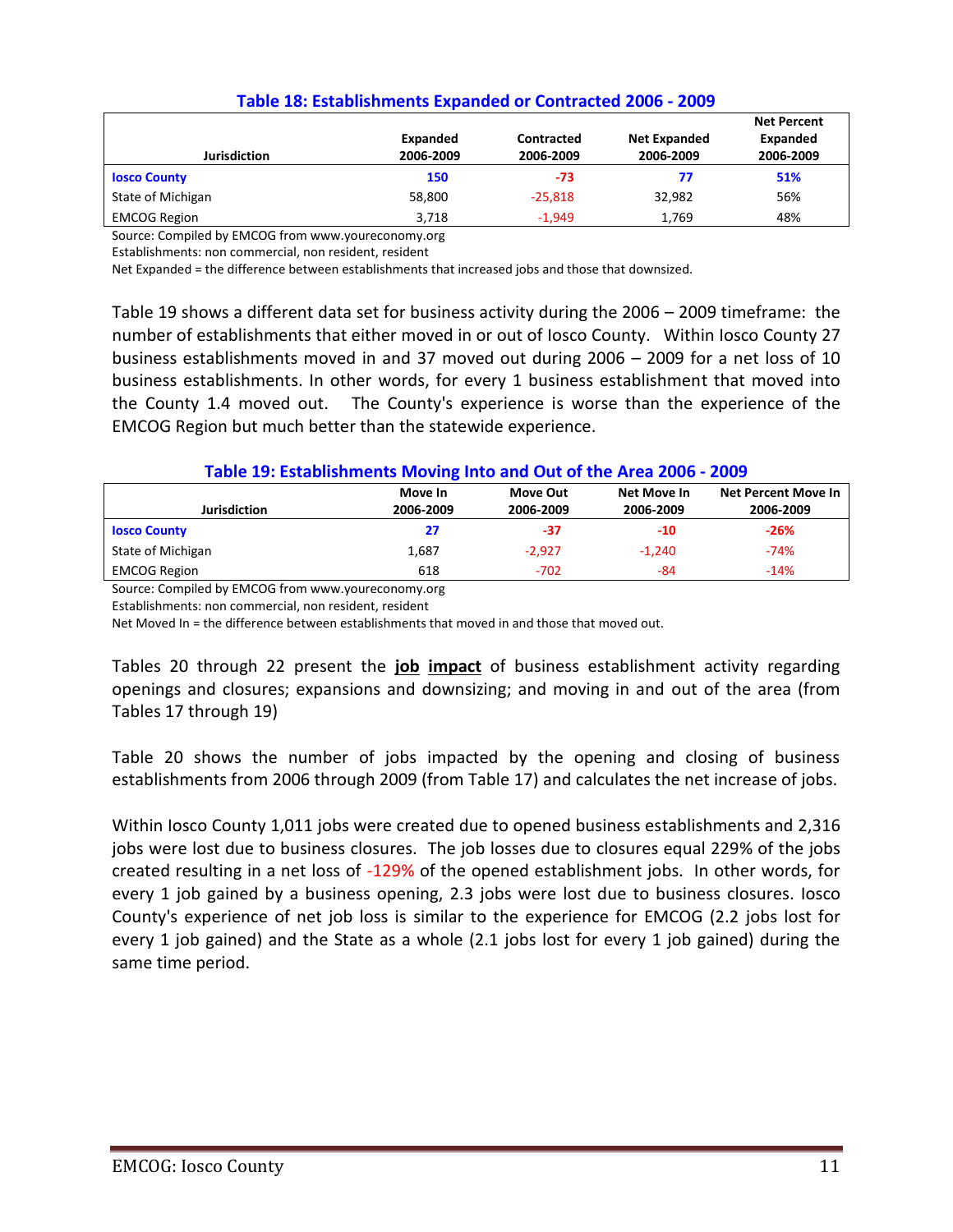| <b>Jurisdiction</b> | Opened Jobs<br>2006-2009 | Closed Jobs<br>2006-2009 | <b>Net Opened Jobs</b><br>2006-2009 | <b>Net Percent</b><br><b>Opened Jobs</b><br>2006-2009 |
|---------------------|--------------------------|--------------------------|-------------------------------------|-------------------------------------------------------|
| <b>Iosco County</b> | 1,011                    | $-2.316$                 | $-1.305$                            | $-129%$                                               |
| State of Michigan   | 551,322                  | $-1,138,029$             | -586.707                            | $-106%$                                               |
| <b>EMCOG Region</b> | 28,168                   | -62,488                  | $-34,320$                           | $-122%$                                               |

#### **Table 20: Jobs Impacted By Opening and Closing Establishments 2006 - 2009**

Source: Compiled by EMCOG from www.youreconomy.org

Establishments: non commercial, non resident, resident

Net Opened Jobs = the difference between jobs created from opened establishments and jobs lost due to closures.

Table 21 shows the number of jobs impacted by the expansion and contraction (downsizing) of business establishments from 2006 through 2009.

Within Iosco County 342 jobs were created due to expansion of business establishments while 257 jobs were lost due to business downsizing. The job losses equal 75% of the jobs created, resulting in a net increase of 25% of the expanded establishment jobs. In other words, for every 1 job created 0.75 jobs were lost. The County's experience of net job gain is not as positive as for the EMCOG Region (0.46 jobs lost for every 1 job created) and the State (0.6 jobs lost for every 1 job created).

#### **2006 - 2009 Jurisdiction Expanded Jobs 2006-2009 Contracted (downsized) Jobs 2006-2009 Net Expanded Jobs 2006-2009 Net Percent Expanded Jobs 2006-2009 Iosco County 342 -257 85 25%** State of Michigan **437,688** -246,613 191,075 -24% EMCOG Region **12,187 54% 54%**

# **Table 21: Job Impact of Establishment Expansions and Contractions (downsizing)**

Source: Compiled by EMCOG from www.youreconomy.org

Establishments: non commercial, non resident, resident

Net Expanded Jobs = the difference between jobs impacted by expansion and downsizing of establishments

Table 22 shows the impact that the number of establishments either moving in or out of the County had on jobs during 2006 – 2009.

Within Iosco County 168 jobs were created by business establishments moving in. At the same time 114 jobs were lost by businesses moving out. In other words, for every 1 job created due to a business moving in to the County, 0.68 jobs were lost due to a businesses moving out. The County's experience of net job gain is better than both EMCOG and the State which experienced about 1 job lost for every 1 job created during the same time period.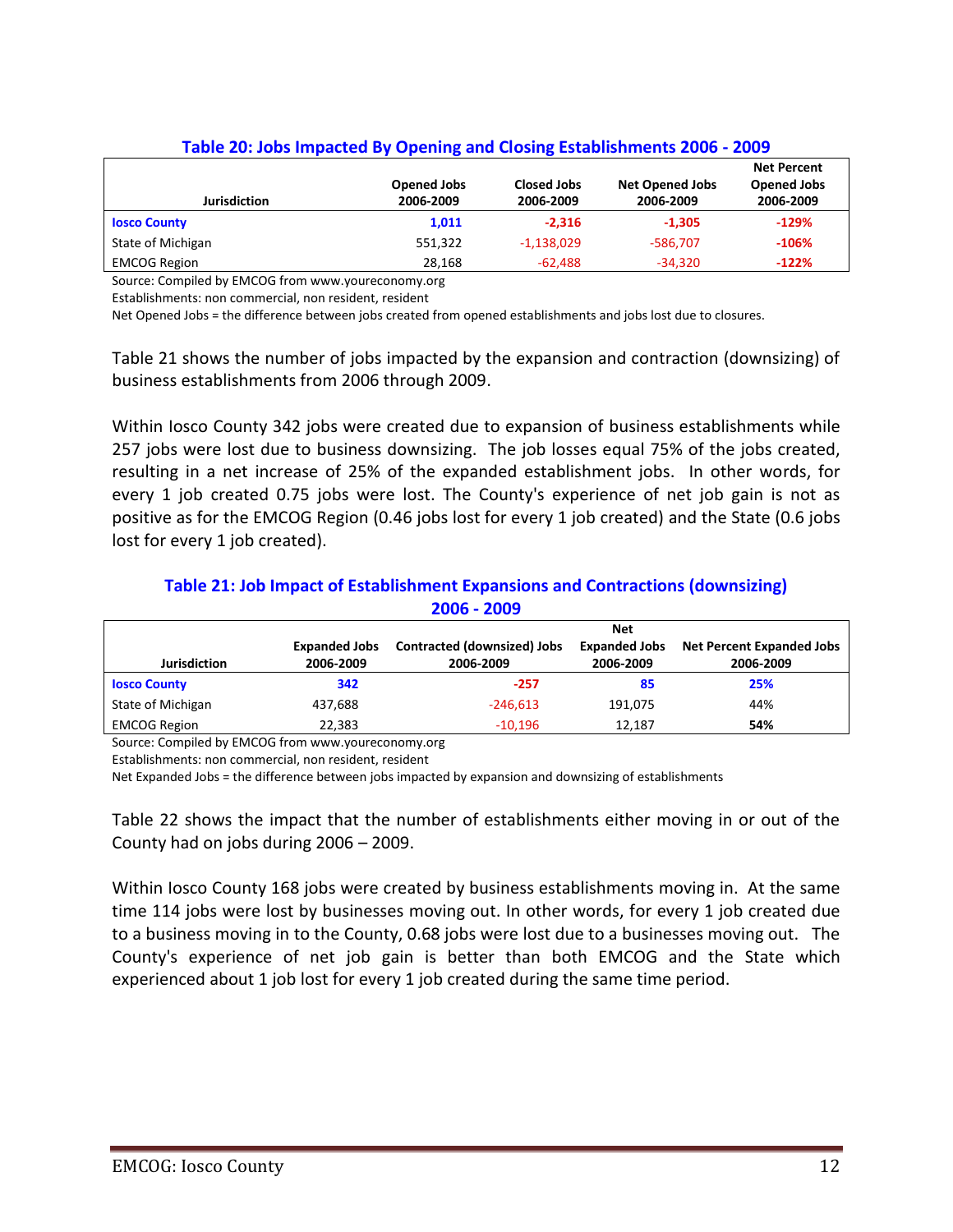| $2006 - 2009$       |                                                 |           |        |       |  |  |
|---------------------|-------------------------------------------------|-----------|--------|-------|--|--|
| <b>Jurisdiction</b> | <b>Net Percent</b><br>Move In Jobs<br>2006-2009 |           |        |       |  |  |
| <b>Iosco County</b> | 168                                             | $-114$    | 54     | 32%   |  |  |
| State of Michigan   | 26,734                                          | $-26.727$ |        | 0%    |  |  |
| <b>EMCOG Region</b> | 2,806                                           | $-3,063$  | $-257$ | $-9%$ |  |  |

# **Table 22: Jobs Impacted By Establishments Moving In and Out of the Region**

Source: Compiled by EMCOG from www.youreconomy.org

Establishments: non-commercial, non-resident, resident; Net Move In Jobs = the difference between jobs from business moving in and out of the region.

The next set of tables shows employment forecasts for the following occupational categories:

Table 23: Manufacturing Table 24: Other Basic (farm, forestry/fish/agriculture and mining) Table 25: Retail Table 26: Wholesale Table 27: Other (utilities, construction, transport, warehouse, information, finance, insurance, real estate, government) Table 28: Services Table 29: Total for All Categories

The forecasts are for the 30-year period 2010 to 2040. Each Table shows growth rates by type of occupation. Employment within Iosco County is forecast to decrease by -2.5% within the 30 year period 2010–2040 compared to a 10.7% increase within the EMCOG Region and a 13.6% increase Statewide. The single occupational sector forecast of growth in Iosco County from 2010 to 2020 is "Services" at 7.3% and additional growth of 1.2% from 2020 to 2040. All other occupational sectors are forecast to decrease in employment in Iosco County by 2040.

|         |         |         | <b>Percent</b><br><b>Change</b> | <b>Percent</b><br><b>Change</b> |  |
|---------|---------|---------|---------------------------------|---------------------------------|--|
| 2010    | 2020    | 2040    | 2010-2020                       | 2020-2040                       |  |
| 503,751 | 499,375 | 450,679 | $-0.9%$                         | $-9.8%$                         |  |
| 33,223  | 32,310  | 28.946  | $-2.7%$                         | $-10.4%$                        |  |
| 647     | 616     | 557     | $-4.8%$                         | $-9.7%$                         |  |
|         |         |         |                                 |                                 |  |

#### **Table 23: Occupational Employment Forecasts 2010 - 2040 MANUFACTURING**

Source: Compiled by EMCOG from MDOT Planning; MDOT Source: Institute for Research, Employment and the Economy, University of Michigan, 2013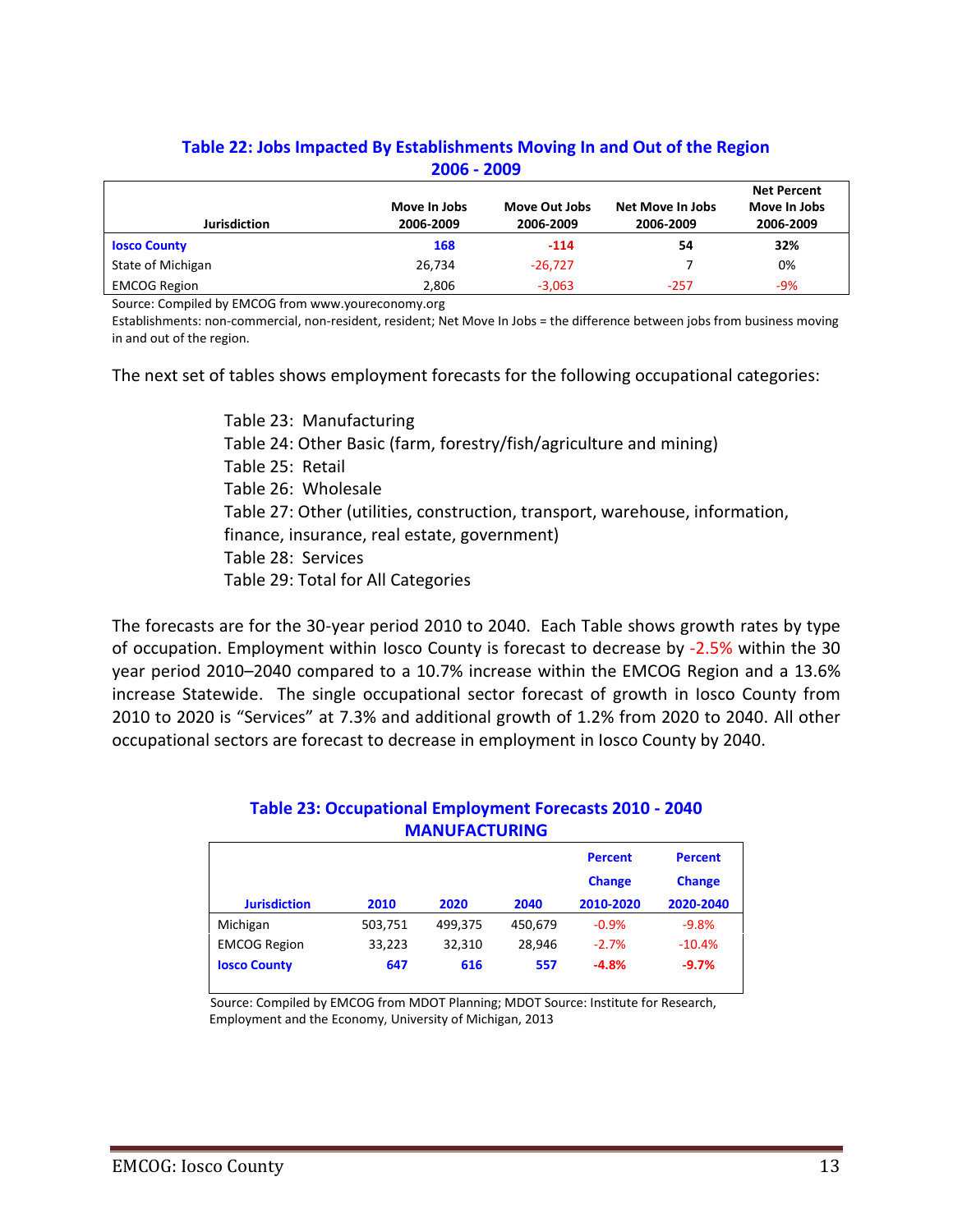|                     |        |        |        | <b>Percent</b><br><b>Change</b> | <b>Percent</b><br><b>Change</b> |
|---------------------|--------|--------|--------|---------------------------------|---------------------------------|
| <b>Jurisdiction</b> | 2010   | 2020   | 2040   | 2010-2020                       | 2020-2040                       |
| Michigan            | 97,511 | 90.828 | 82,498 | $-6.9%$                         | $-9.2%$                         |
| <b>EMCOG Region</b> | 15,963 | 14,698 | 13,137 | $-7.9%$                         | $-10.6%$                        |
| <b>Iosco County</b> | 475    | 449    | 411    | $-5.5%$                         | $-8.4%$                         |

#### **Table 24: Occupational Employment Forecasts 2010 - 2040 OTHER BASIC**

Source: Compiled by EMCOG from MDOT Planning; MDOT Source: Institute for Research, Employment and the Economy, University of Michigan, 2013

#### **Table 25: Occupational Employment Forecasts 2010 - 2040 RETAIL**

| <b>Jurisdiction</b> | 2010    | 2020    | 2040    | <b>Percent</b><br><b>Change</b><br>2010-2020 | <b>Percent</b><br><b>Change</b><br>2020-2040 |
|---------------------|---------|---------|---------|----------------------------------------------|----------------------------------------------|
| Michigan            | 541,315 | 511,317 | 495,708 | $-5.5%$                                      | $-3.1%$                                      |
| <b>EMCOG Region</b> | 44,768  | 42,029  | 40,202  | $-6.1%$                                      | $-4.3%$                                      |
| <b>Iosco County</b> | 1,406   | 1,261   | 1,075   | $-10.3%$                                     | $-14.7%$                                     |

Source: Compiled by EMCOG from MDOT Planning; MDOT Source: Institute for Research, Employment and the Economy, University of Michigan, 2013

#### **Table 26: Occupational Employment Forecasts 2010 - 2040 WHOLESALE**

| <b>Jurisdiction</b> | 2010    | 2020    | 2040    | <b>Percent</b><br><b>Change</b><br>2010-2020 | <b>Percent</b><br><b>Change</b><br>2020-2040 |
|---------------------|---------|---------|---------|----------------------------------------------|----------------------------------------------|
| Michigan            | 166,559 | 162,998 | 154,786 | $-2.1%$                                      | $-5.0%$                                      |
| <b>EMCOG Region</b> | 8,607   | 8,169   | 7,638   | $-5.1%$                                      | $-6.5%$                                      |
| <b>Iosco County</b> | 226     | 209     | 183     | $-7.2%$                                      | $-12.7%$                                     |

Source: Compiled by EMCOG from MDOT Planning; MDOT Source: Institute for Research, Employment and the Economy, University of Michigan, 2013

#### **Table 27: Occupational Employment Forecasts 2010 - 2020 OTHER**

|                     |           |           |           | <b>Percent</b><br><b>Change</b> | <b>Percent</b><br><b>Change</b> |
|---------------------|-----------|-----------|-----------|---------------------------------|---------------------------------|
| <b>Jurisdiction</b> | 2010      | 2020      | 2040      | 2010-2020                       | 2020-2040                       |
| Michigan            | 1,536,596 | 1,623,614 | 1,697,672 | 5.7%                            | 4.6%                            |
| <b>EMCOG Region</b> | 109,826   | 114.316   | 119.908   | 4.1%                            | 4.9%                            |
| <b>Iosco County</b> | 3,609     | 3,700     | 3,592     | 2.5%                            | $-2.9%$                         |

Source: Compiled by EMCOG from MDOT Planning; MDOT Source: Institute for Research, Employment and the Economy, University of Michigan, 2013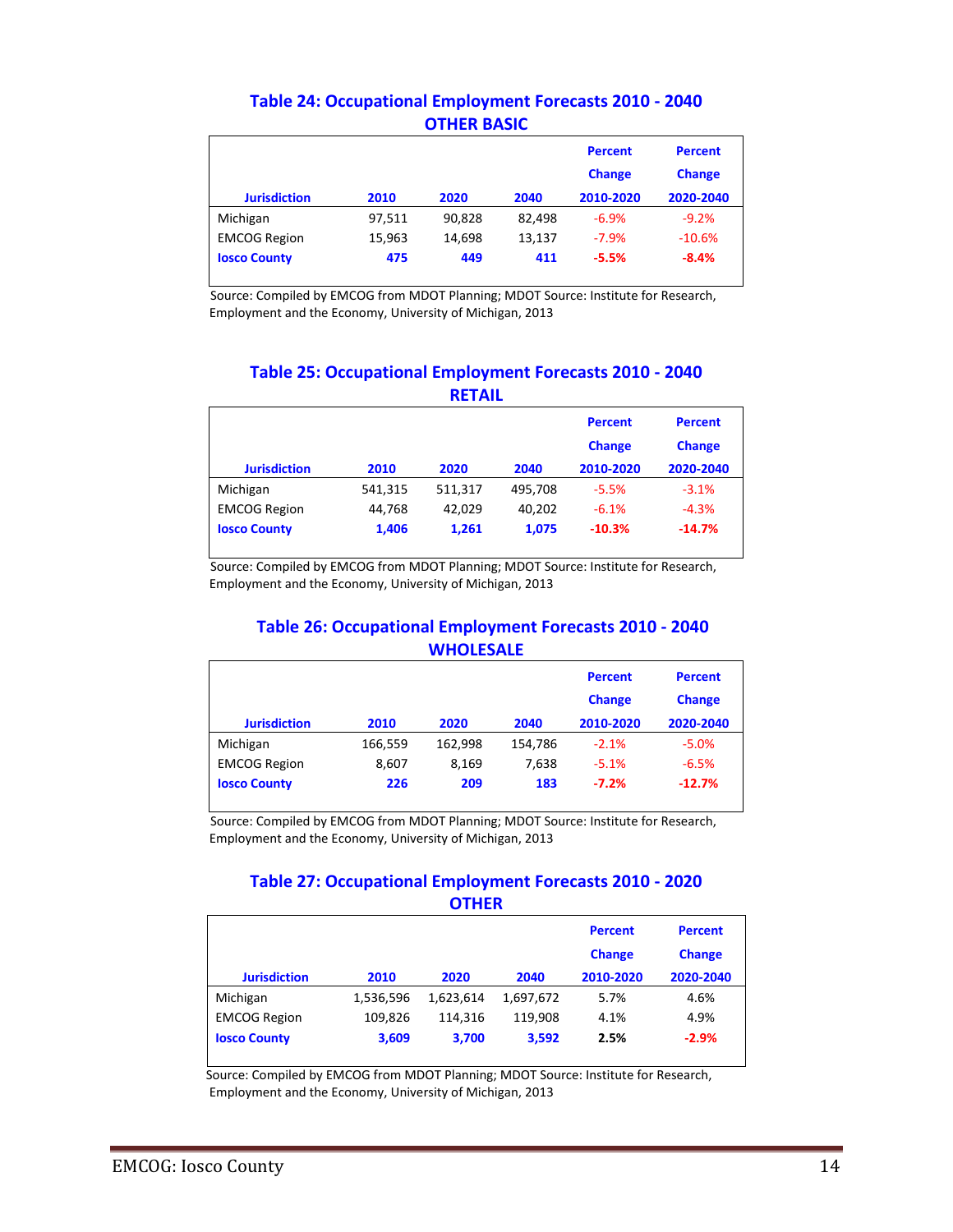|                     |           |           |           | <b>Percent</b><br><b>Change</b> | <b>Percent</b><br><b>Change</b> |
|---------------------|-----------|-----------|-----------|---------------------------------|---------------------------------|
| <b>Jurisdiction</b> | 2010      | 2020      | 2040      | 2010-2020                       | 2020-2040                       |
| Michigan            | 2,194,496 | 2.496.969 | 2,842,633 | 13.8%                           | 4.6%                            |
| <b>EMCOG Region</b> | 141,039   | 158.728   | 181,560   | 12.5%                           | 14.4%                           |
| <b>Iosco County</b> | 3,493     | 3,748     | 3,792     | 7.3%                            | 1.2%                            |

#### **Table 28: Occupational Employment Forecasts 2010 - 2040 SERVICES**

Source: Compiled by EMCOG from MDOT Planning; MDOT Source: Institute for Research, Employment and the Economy, University of Michigan, 2013

#### **Table 29: Occupational Employment Forecasts 2010 - 2040 ALL OCCUPATIONS**

|                     |           |           |           | <b>Percent</b><br><b>Change</b> | <b>Percent</b><br><b>Change</b> |
|---------------------|-----------|-----------|-----------|---------------------------------|---------------------------------|
| <b>Jurisdiction</b> | 2010      | 2020      | 2040      | 2010-2020                       | 2020-2040                       |
| Michigan            | 5,040,226 | 5,385,100 | 5,723,975 | 6.8%                            | 6.3%                            |
| <b>EMCOG Region</b> | 353,426   | 370,250   | 391,390   | 4.8%                            | 5.7%                            |
| <b>Iosco County</b> | 9,856     | 9,983     | 9,610     | 1.3%                            | $-3.7%$                         |

 Source: Compiled by EMCOG from MDOT Planning; MDOT Source: Institute for Research, Employment and the Economy, University of Michigan, 2013

#### **INCOME, POVERTY AND EDUCATION**

Per capita personal income (PCPI) is widely used as an indicator of the economic well being of residents in an area. Changes in PCPI provide a statistical measurement of an area's wealth and sustainability compared to regional or national benchmarks. PCPI is measured by totaling all income sources, wages and salaries, asset income and transfer payments and dividing that total by the total population.

Table 30 shows the National, State and Iosco County PCPI for December of 2011. The State and County is compared to the National PCPI of \$41,560. The PCPI for Iosco County and the State of Michigan are both below the National average.

|                                             | <b>Table 30: Per Capita Personal Income</b> |             |  |  |  |  |
|---------------------------------------------|---------------------------------------------|-------------|--|--|--|--|
|                                             | and                                         |             |  |  |  |  |
| <b>Percent of National Average</b>          |                                             |             |  |  |  |  |
| December 2011<br><b>Percent of National</b> |                                             |             |  |  |  |  |
| Area                                        | <b>PCPI</b>                                 | <b>PCPI</b> |  |  |  |  |
| National                                    | 41,560                                      |             |  |  |  |  |
| <b>Iosco County</b>                         | 28,245                                      | 68.0%       |  |  |  |  |
| State                                       | 36,264                                      | 87.3%       |  |  |  |  |
|                                             |                                             |             |  |  |  |  |

Source: Compiled by EMCOG from STATS America, January, 2013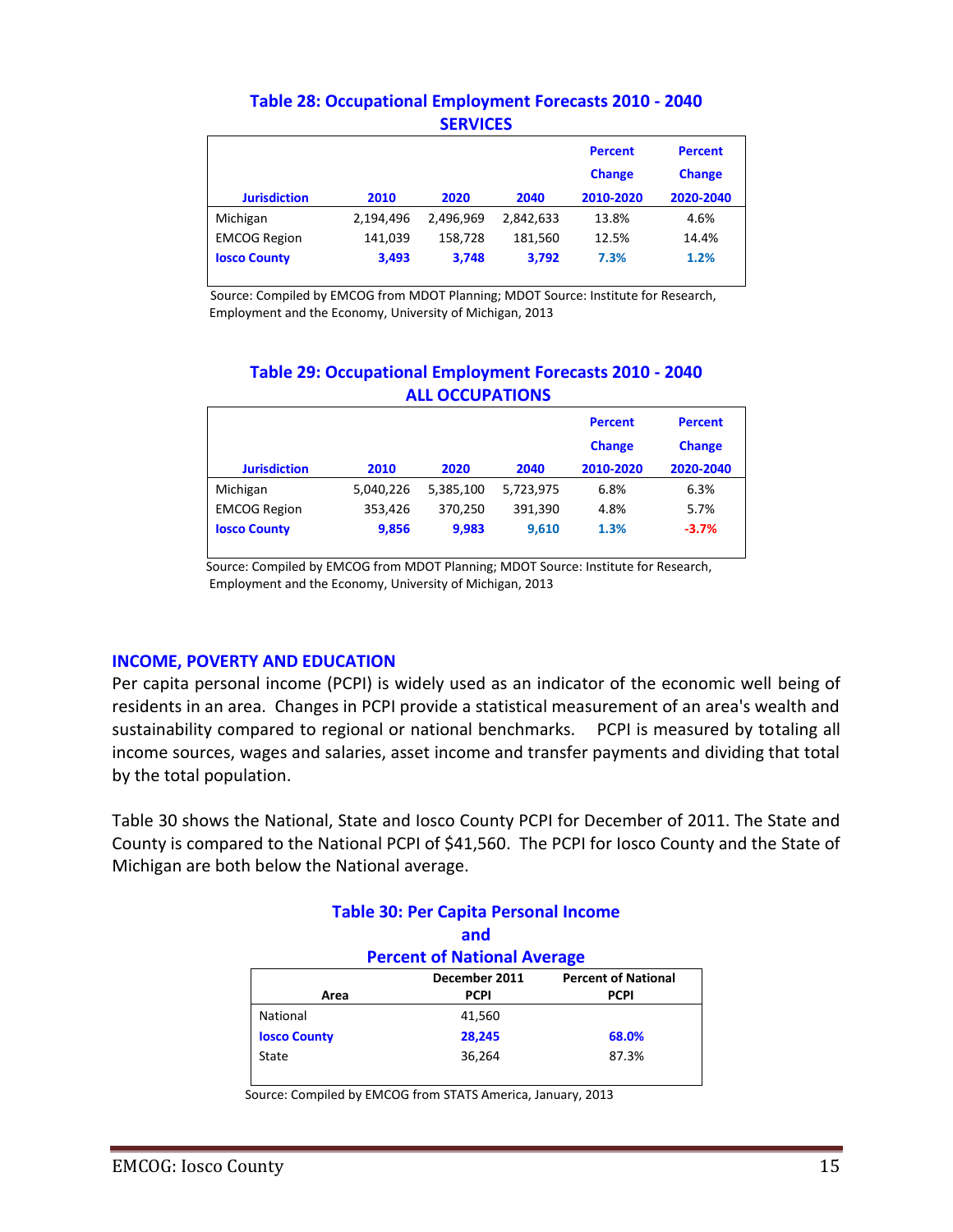Poverty is another strong indicator of the economic health and sustainability of the population of an area. Table 31 shows the level of poverty within Iosco County for the years 2000 and 2011 as compared to the EMCOG Region, the State and the Nation.

As a point of reference when reviewing Table 31, the 2012 preliminary estimated average U. S. Census poverty thresholds for annual income within the 48 contiguous states based on the size of the family unit are as follows:

| Size of Family Unit               | Annual Income |
|-----------------------------------|---------------|
| One person (unrelated individual) | \$11,722      |
| Under 65 Years                    | 11,945        |
| 65 Years and Over                 | 11,011        |
| Two People                        | 14,960        |
| Householder Under 65 Years        | 15,452        |
| Householder 65 Years and Over     | 13,891        |
| Three People                      | 18,287        |
| Four People                       | 23,497        |
| Five People                       | 27,815        |
| Six People                        | 31,485        |
| Seven People                      | 35,811        |
| Eight People                      | 39,872        |
|                                   |               |

Source: www/census.gov

As shown below, the National percentage of the population at the poverty level has increased by 2.8 percentage points since 2000 compared to 9.4 percentage points in Iosco County and 6.5 percentage points for the Region. The actual number of people within Iosco County at the poverty level may have remained stable or even declined because the County population has declined by 5.3% during the same time frame (see Table 2) Neither the Nation, the State of Michigan, the EMCOG Region nor Iosco County has experienced a reduction in the poverty rate since the 2000 Census. The number of people in poverty is the equivalent of 1 out of every 4.5 persons in Iosco County.

| Table 31: Percent of Population At Poverty Level 2000 - 2011            |            |            |                            |  |  |  |
|-------------------------------------------------------------------------|------------|------------|----------------------------|--|--|--|
| 2011 Ratio of<br>2000<br>2011<br>Percent of<br>Percent of<br>Persons in |            |            |                            |  |  |  |
| Area                                                                    | Population | Population | Poverty                    |  |  |  |
| <b>Iosco County</b>                                                     | 12.7%      | 22.1%      | 1 Out of Every 4.5 Persons |  |  |  |
| National                                                                | 12.2%      | 15.0%      | 1 Out of Every 6.7 Persons |  |  |  |
| Michigan                                                                | 11.3%      | 17.5%      | 1 Out of Every 5.7 Persons |  |  |  |
| <b>EMCOG Region</b>                                                     | 12.3%      | 18.8%      | 1 Out of Every 5.3 Persons |  |  |  |

Source: Compiled by EMCOG from U. S. Census Bureau American FactFinder

Another indicator of the economic viability of an area is the educational attainment of the population living there. Table 32 presents a comparison of Iosco County's educational attainment for 2000 and 2011 by identifying the percent of the population age 25 and older that does not have a high school diploma and the percent of the same population that has a degree (high school diploma or higher).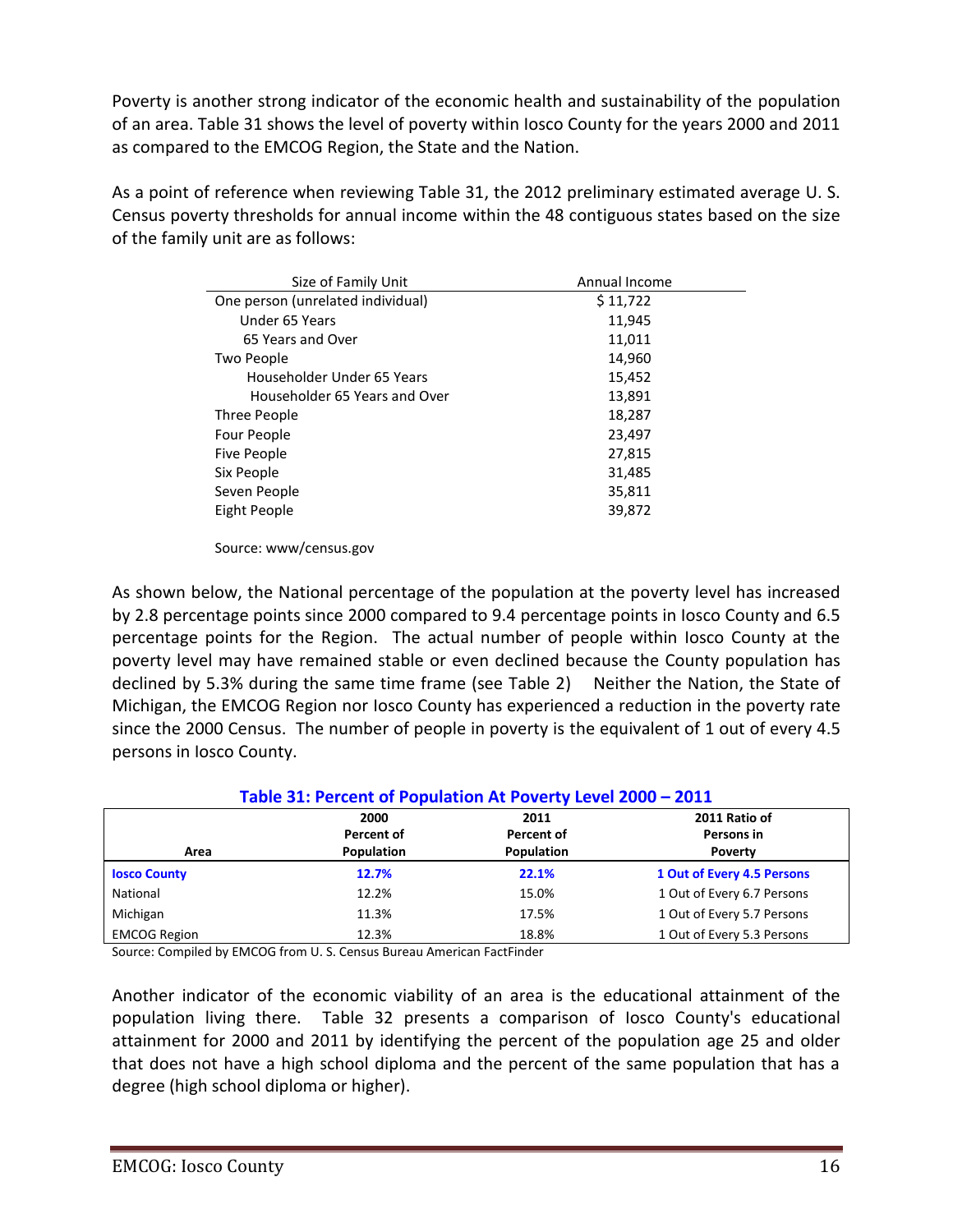For Iosco County, as well as the EMCOG Region and the State, the numbers have been going in a positive direction for the past ten years. The portion of population without a high school diploma has decreased while the educational attainment at all levels has increased.

|                     | Table 32: Education Attainment of Population 25 and Older 2000 - 2011 |                |                     |                |                  |                  |  |  |
|---------------------|-----------------------------------------------------------------------|----------------|---------------------|----------------|------------------|------------------|--|--|
|                     | 2000                                                                  | 2011           |                     |                |                  |                  |  |  |
|                     | Percent                                                               | Percent        |                     | 2011           | 2000             | 2011             |  |  |
|                     | Without                                                               | <b>Without</b> | 2000                | Percent        | Percent          | Percent          |  |  |
|                     | <b>High</b>                                                           | High           | <b>Percent With</b> | With           | with             | with             |  |  |
|                     | <b>School</b>                                                         | School         | <b>Diploma</b>      | <b>Diploma</b> | <b>Bachelors</b> | <b>Bachelors</b> |  |  |
| Area                | <b>Diploma</b>                                                        | <b>Diploma</b> | Or Higher           | or Higher      | or Higher        | or Higher        |  |  |
|                     |                                                                       |                |                     |                |                  |                  |  |  |
| <b>Iosco County</b> | 22.1%                                                                 | 14.9%          | 77.9%               | 85.1%          | 11.3 %           | 13.7%            |  |  |
| Michigan            | 16.6%                                                                 | 11.6%          | 83.4%               | 88.4%          | 21.8%            | 25.3%            |  |  |
| <b>EMCOG</b>        | 18.3%                                                                 | 13.1%          | 81.7%               | 86.9%          | 15.2%            | 17.7%            |  |  |

**Table 32: Education Attainment of Population 25 and Older 2000 - 2011**

Source: Compiled by EMCOG from Factfinder.census.gov

#### **TAXABLE VALUES, TAX RATES AND HOUSING**

The economic health of a community is, in many ways, tied to the health of its tax base. Without a healthy tax base essential services are difficult to deliver and the quality of life amenities that keep residents and businesses and attract new, become threatened. Without a sustainable tax base, bonds and tax initiatives for everything from public safety, education, local roads to water and sewer, are also be at risk.

Table 33 presents a comparison of taxable values for Iosco County, the EMCOG Region, and Michigan for the years 2000, 2005 and 2011. During the period 2000–2005 Iosco County's taxable value increase of 30.9% was greater than the increase for the EMCOG Region and for the State as a whole. During the years 2005–2011 the rate of growth of taxable value slowed for Iosco County (14.6%) but still grew at a greater rate than for the EMCOG Region (10.0%) and the State (0.6%). As is shown in Table 33 the Iosco County rate of growth in tax valuation was significantly higher in recent years (2005-2011) compared to Michigan's rate of growth of less than 1%, indicating more stability in the County. However this overall 6 year increase includes a decrease in taxable values from 2010 (\$1,152.2 million) to 2011 (\$1,134.9 million), impacting the ability to balance budgets with property tax revenue.

| Table 33: Property Tax Valuation 2000 - 2011 |                  |                  |             |                  |             |  |
|----------------------------------------------|------------------|------------------|-------------|------------------|-------------|--|
|                                              | 2000             | 2005             |             | 2011             |             |  |
|                                              | Taxable          | Taxable          | Percent     | <b>Taxable</b>   | Percent     |  |
|                                              | <b>Valuation</b> | <b>Valuation</b> | Change      | <b>Valuation</b> | Change      |  |
| <b>Jurisdiction</b>                          | (million's)      | (million's)      | 2000 - 2005 | (million's)      | 2005 - 2011 |  |
| <b>Iosco County</b>                          | 756.2            | 990.0            | 30.9%       | 1.134.9          | 14.6%       |  |
| State                                        | 240,647.5        | 321,653.1        | 33.7%       | 323,615.6        | 0.6%        |  |
| <b>EMCOG Region</b>                          | 17,393.6         | 22,078.3         | 26.9%       | 24,285.3         | 10.0%       |  |

Source: Compiled by EMCOG from 2000, 2005, and 2011 Ad Valorem Property Tax Report, Michigan Department of Treasury

Table 34 presents a comparison of the average tax rates levied for Iosco County, the EMCOG Region and for Michigan for the years 2000, 2005 and 2011. The tax rates are a calculation that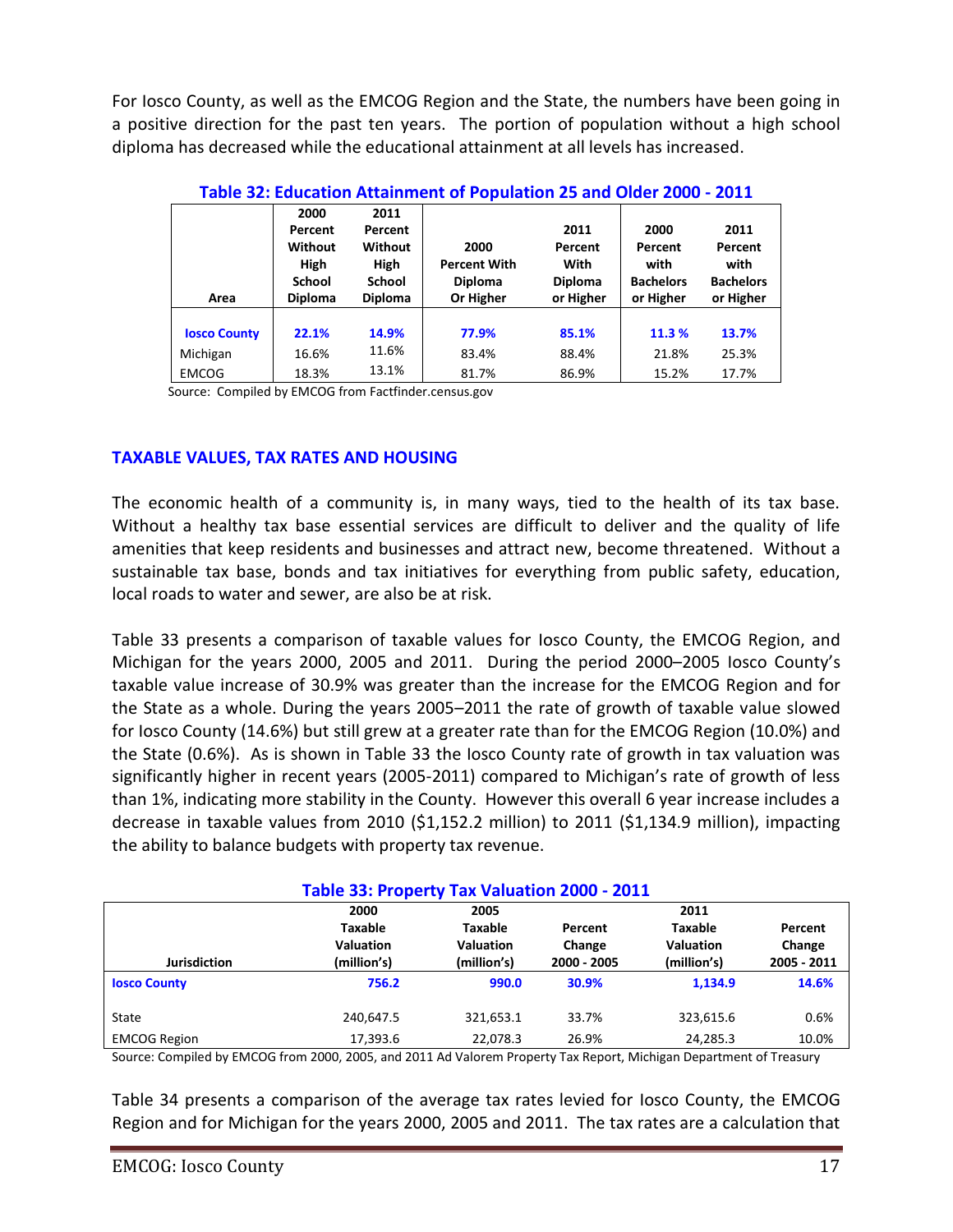represents an overall average millage rate based on total taxable values and total taxes levied. Tax millage rates are based on \$1.00 per \$1,000 of assessed valuation.

During the years 2000–2005 the County's overall millage rate decreased by -0.2% compared to a decrease of -1.7% in EMCOG and an increase of 1.4% for the State. During the next six years (2005–2011) the millage rate within the County decreased by an additional -2.4%, as opposed to modest increases in the tax millage rates for both the EMCOG Region and the State.

| Table 34: Property Tax Rates 2000 - 2011                                                        |                 |                 |             |                 |             |  |  |
|-------------------------------------------------------------------------------------------------|-----------------|-----------------|-------------|-----------------|-------------|--|--|
| 2000<br>2005<br>2011<br>Percent<br>Percent<br>Change<br>Change<br>Average<br>Average<br>Average |                 |                 |             |                 |             |  |  |
| <b>Jurisdiction</b>                                                                             | <b>Tax Rate</b> | <b>Tax Rate</b> | 2000 - 2005 | <b>Tax Rate</b> | 2005 - 2011 |  |  |
| <b>Iosco County</b>                                                                             | 30.60           | 30.54           | $-0.2%$     | 29.82           | $-2.4%$     |  |  |
| State                                                                                           | 39.32           | 39.88           | 1.4%        | 40.00           | 0.3%        |  |  |
| <b>EMCOG Region</b>                                                                             | 35.58           | 34.99           | $-1.7%$     | 35.05           | 0.2%        |  |  |

Source: Compiled by EMCOG from 2000, 2005, and 2011 Ad Valorem Property Tax Report, Michigan Department of Treasury Average Tax Rate: calculation based on total taxes levied and total taxable valuation

Another indicator of the economic health of an area is the status of the growth of the housing stock and vacancy rates. Table 35 shows the 2000 and 2011 housing units and the rate of growth in housing units since the 2000 Census for Iosco County, the EMCOG Region, and the State. During this eleven-year period Iosco County experienced a very modest 0.3% increase in housing units compared to the increase in the EMCOG Region as a whole (4.7%) and the statewide increase of 7.0%

#### **Table 35: Housing Units 2000 - 2011**

|                     | $\overline{\phantom{a}}$ |                      |                       |
|---------------------|--------------------------|----------------------|-----------------------|
|                     | 2000 Total               | 2011 Total           | <b>Percent Change</b> |
| <b>Jurisdiction</b> | <b>Housing Units</b>     | <b>Housing Units</b> | 2000 - 2011           |
| <b>Iosco County</b> | 20.432                   | 20,503               | 0.3%                  |
| State               | 4,234,279                | 4,532,215            | 7.0%                  |
| <b>EMCOG Region</b> | 345,374                  | 396,223              | 4.7%                  |

Source: Compiled by EMCOG from U.S. Census Stats America 2007-2011 Estimates.

While Iosco County experienced very slight gains in housing units during the past 11 years, the vacancy rate data in Table 36 provides further information: the number of vacant housing units in 2000 and 2011 and the percent those vacant units are of the total housing for the same time period.

> Note: the vacancy rates are based on U. S. Census data. The Census determines a housing unit as vacant *if no one is living in it at the time of the interview, unless its occupants are only temporarily absent. A vacant unit may be one which is entirely occupied by persons who have a usual residence elsewhere* [\(www.census.gov\)](http://www.census.gov/). Based on this definition, second homes are counted as vacant.

As shown below (Table 36), in addition to a very slight increase in housing in Iosco County (0.3% from Table 35) there was also an increase in the vacancy rate (4.1 percentage points) for the County from 2000 to 2011. The overall vacancy rate for Iosco County increased from 42.6% in 2000 to 46.7% in 2011.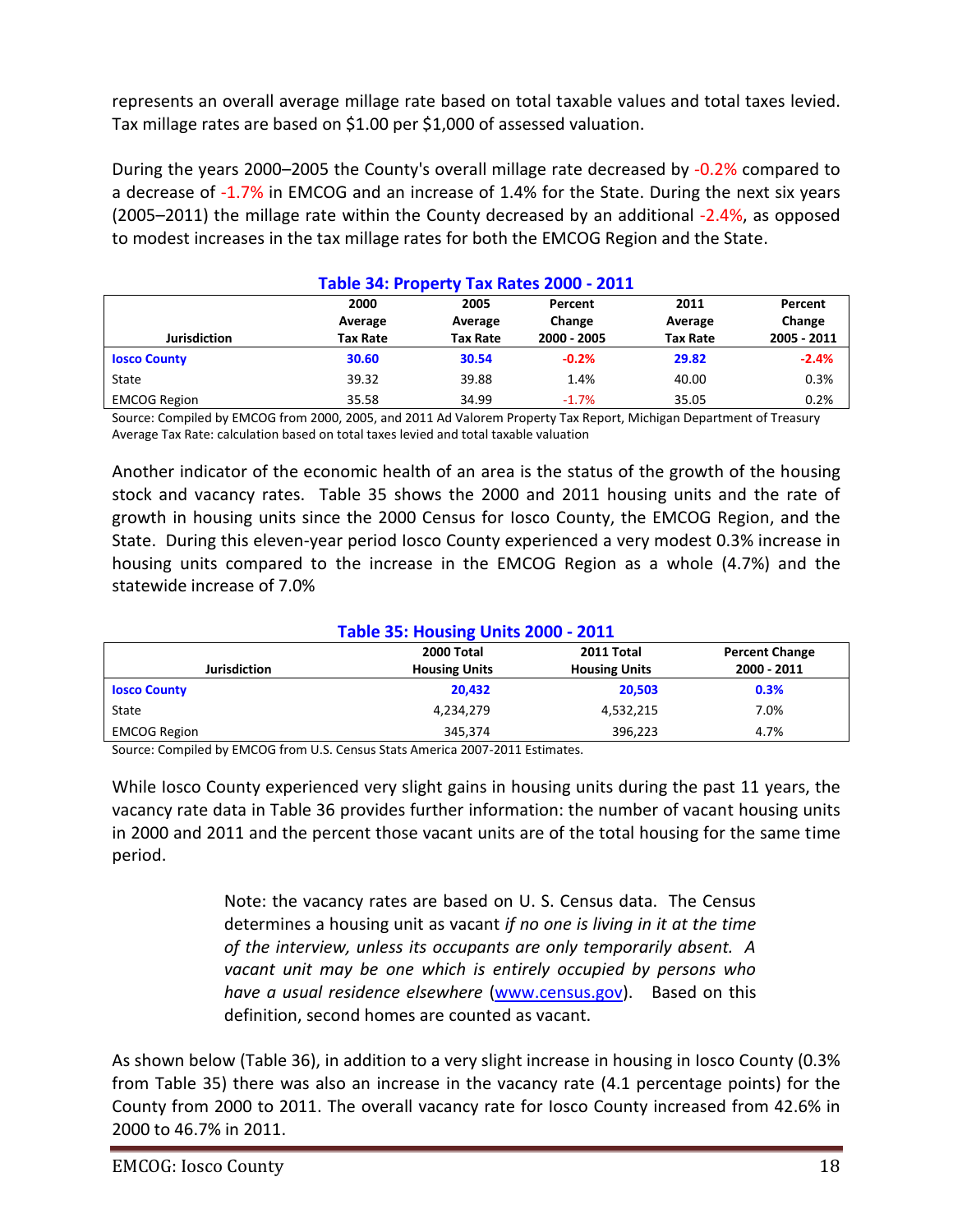## **Table 36: Housing Vacancies 2000 - 2011**

|                     |                      |                 |                      |                 | <b>Change In Housing</b>                        |
|---------------------|----------------------|-----------------|----------------------|-----------------|-------------------------------------------------|
|                     | 2000 Vacant          | 2000<br>Vacancy | 2011 Vacant          | 2011<br>Vacancy | <b>Vacancy Rate</b><br><b>Percentage Points</b> |
| <b>Jurisdiction</b> | <b>Housing Units</b> | Rate            | <b>Housing Units</b> | Rate            | 2000 - 2011                                     |
| <b>Iosco County</b> | 8.705                | 42.6%           | 9,569                | 46.7%           | 4.1                                             |
| Michigan            | 448.618              | 10.6%           | 707.033              | 15.6%           | 5.0                                             |
| <b>EMCOG Region</b> | 70.702               | 18.7%           | 88.348               | 22.3%           | 3.6                                             |

Source: Compiled by EMCOG from U.S. Census Stats America 2007-2011 Estimates.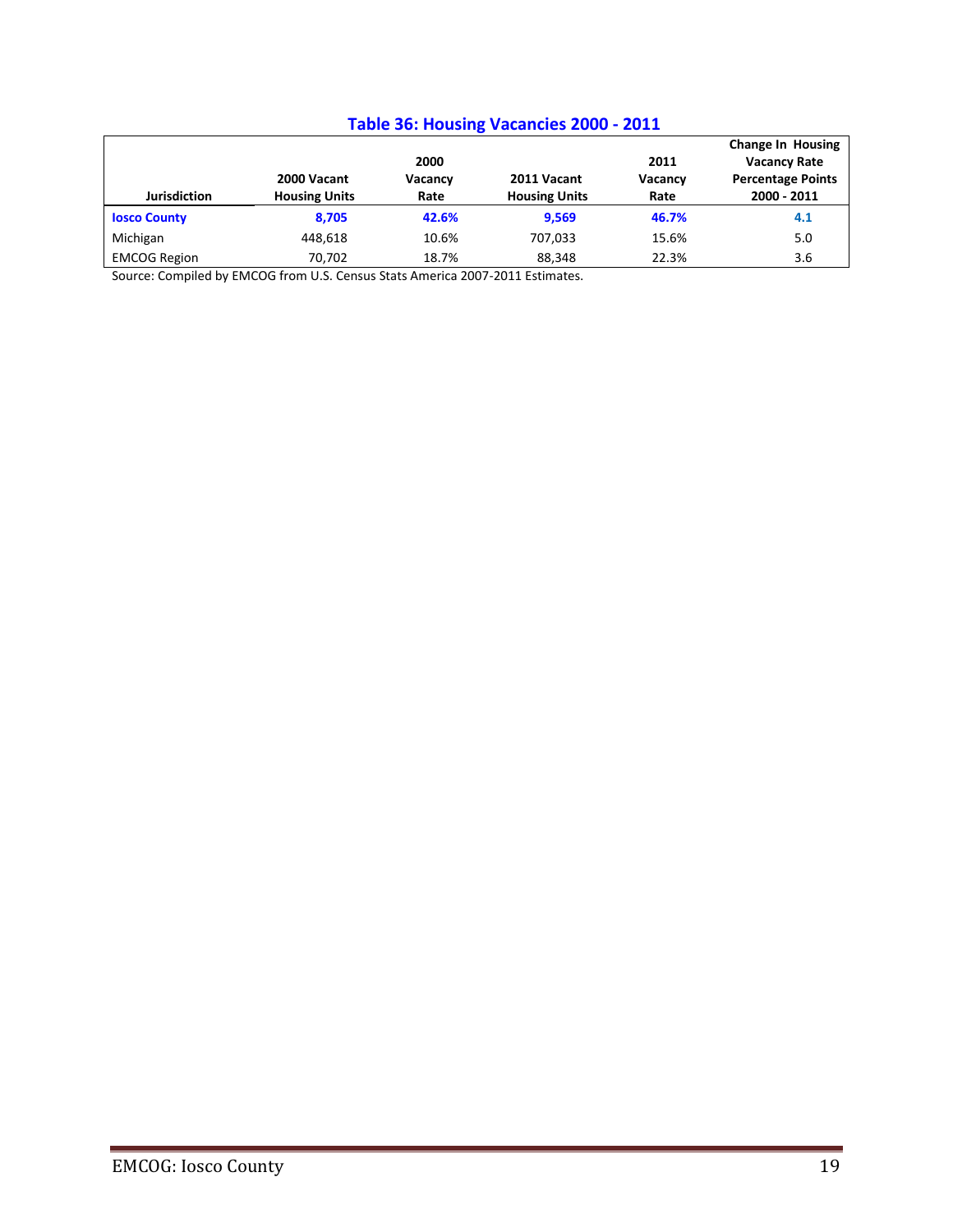#### **SUMMARY OF DATA FOR IOSCO COUNTY**

The following is a list of highlights of findings of the demographic and economic data for Iosco County:

#### **POPULATION TRENDS**

- Iosco County's population decreased by -5.3% since 2000 (Table 2).
- Iosco County's population is forecast to continue to decrease through 2040 at a rate of -0.48% per year (Table 3).
- The largest decrease is forecast to occur in the "Natural Increase" (births deaths) population subset (Table 3).
- The rate of decline in population is forecast to be greater from 2020 2040 than from 2010 – 2020 (Table 4).
- Iosco County's population is getting older. The median age has increased from 29.2 in 1980 to 51.0 in 2010 (Table 5).
- The number of households is forecast to decrease from 2010 to 2040 at a similar rate to the decrease in population indicating a stable household size (Table 6).

#### **EMPLOYMENT, JOBS AND SALES**

- The 24-month (2011-2012) average unemployment rate for Iosco County of 11.2% is higher than the National rate of 8.1% and the EMCOG rate of 8.3%. (Table 7).
- Iosco County's population is estimated to increase by 1.4% in the daytime due to the net impact of workers commuting to jobs within and outside of the County (Table 8).
- Workers are imported from outside of Iosco County to work (Table 9).
- Resident sector businesses (i.e., either stand alone businesses or businesses headquartered with the County or state) make up nearly 90% of businesses within Iosco County (Table 10).
- 91% of the resident sector businesses in Iosco County are either self-employed (1 employee) or Stage 1 (2-9 employees) (Table 11).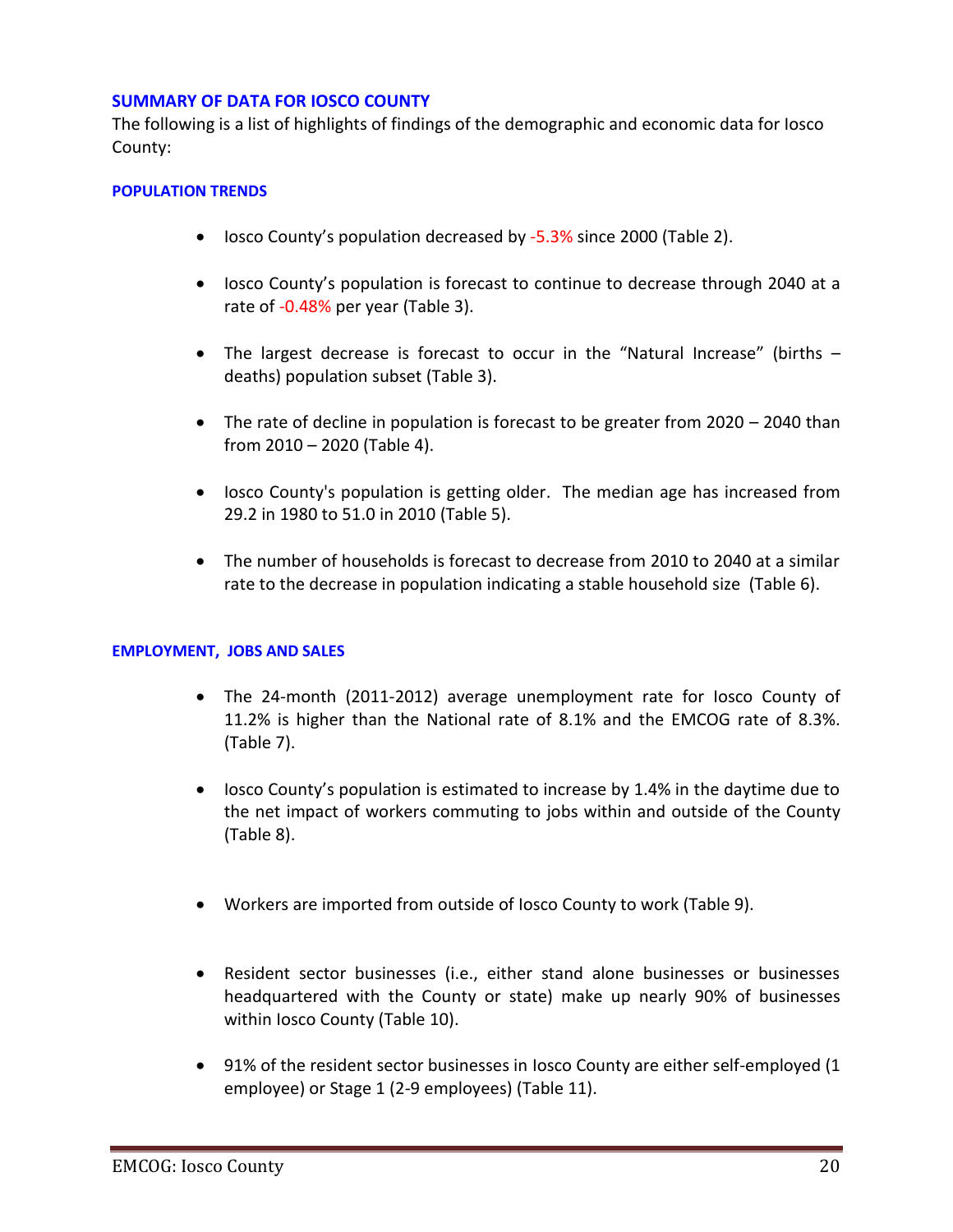- Stage 2 companies (10-99 employees) make up 8.3% of businesses in losco County (Table 11).
- 70% of jobs in Iosco County come from resident sector businesses; the least amount of jobs (10%) are in the non-resident sector (Table 12).
- 73% of resident sector jobs in Iosco County are from either Stage 1 or Stage 2 businesses (Table 13).
- Resident businesses generate 76% of sales within Iosco County (Table 14).
- The Self-Employed and Stage 1 businesses (2-9 employees) generate nearly 37% of sales within Iosco County (Table 15).
- Stage 2 businesses (10-99 employees) generate over 44% of sales within losco County (Table 15).
- During the four year period 2006 2009 the Self-Employed businesses in Iosco County experienced a drop in sales of -6.0% while Stage 1 businesses experienced a -7.0 % reduction. (Table 16).
- During the four year period 2006 2009 the Stage 2 businesses in Iosco County experienced a decrease in sales of -4.1%. (Table 16).
- Stage 3 businesses which make up less than 0.5% of businesses and 14% of jobs in Iosco County experienced a -32.4% decrease in sales during the same 4 year period (2006-2009). (Table 16).
- Stage 4 businesses In losco County experienced the only growth in sales during the 2006-2009 timeframe of 10.7% (Table 16).
- From 2006 to 2009 the following business activity occurred in Iosco County:
	- For every 1 business that opened, 1.15 businesses closed (Table 17).
	- For every 1 job created from businesses opening, 2.9 jobs were lost due to business closures (Table 20).
	- For every 1 business that expanded, 0.49 businesses downsized (Table 18).
	- For every 1 job created from business expansion, 0.98 jobs were lost due to business downsizing (Table 21).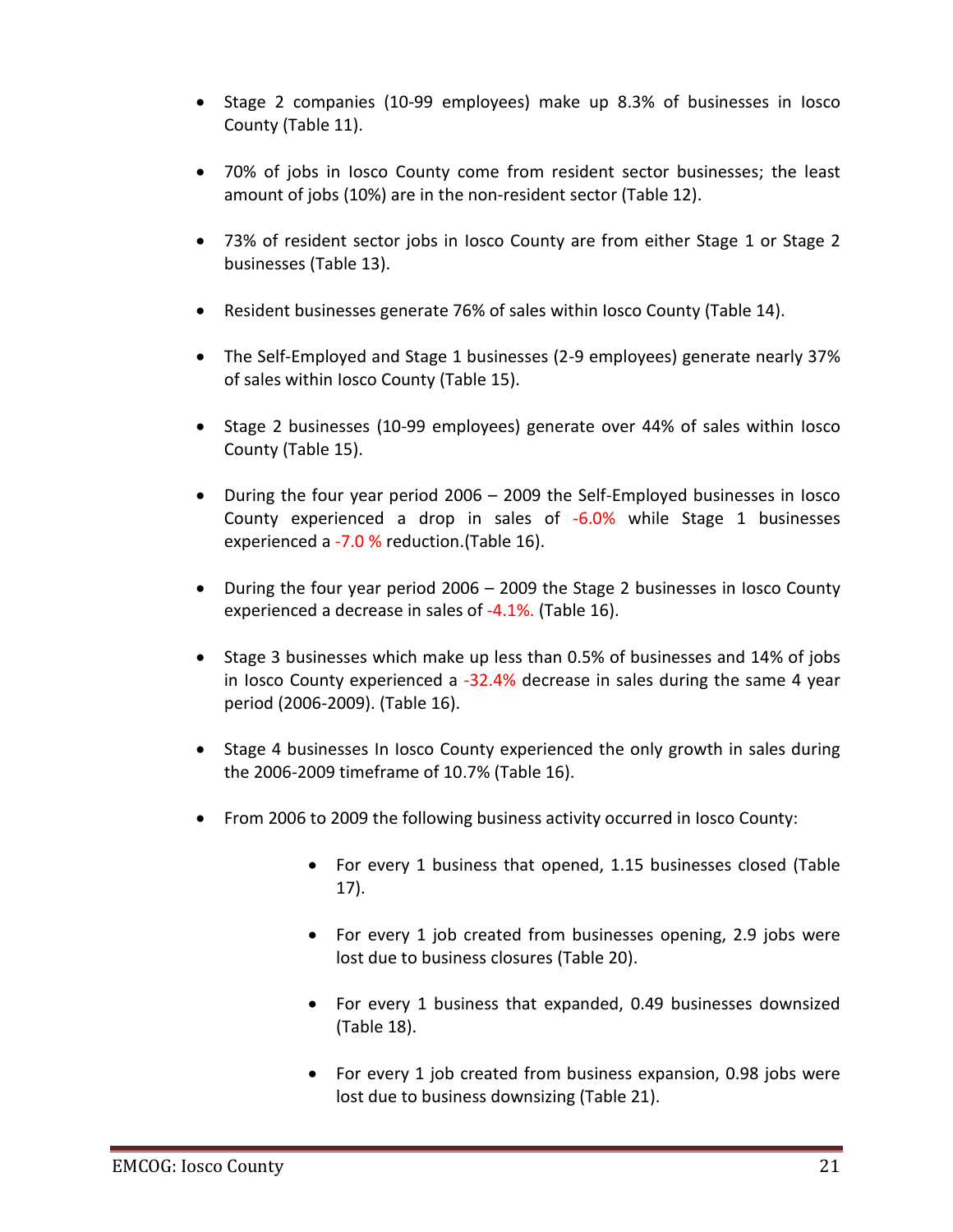- For every 1 business that moved in to the County, 1.4 businesses moved out of the County (Table 19).
- For every 1 job created from businesses moving in to the County, 0.68 jobs were lost due to businesses moving out of the County (Table 22).
- Employment Sector Forecasts: 2010-2040
	- The largest employee occupation sector is "Other" [utilities, construction, transport, warehouse, information, finance, insurance, real estate, government] (Table 27).
	- The second largest employee occupation sector is "Services" (Table 28).
	- The largest forecast increase in jobs at 7.3% (2010-2020) and 1.2% (2020–2040) is in "Services" (Table 28).
	- The "Manufacturing", "Other Basic", "Retail" and "Wholesale" employment sectors in Iosco County are forecast to lose jobs by 2020. (Tables 23, 24, 25 and 26).
	- All occupation sectors except "Services" are projected to lose jobs from 2020-2040 (Tables 23, 24, 23, 26 and 27).
	- The employment sector numbers as a whole are forecast to decrease from 2010–2040 (Table 29).

#### **INCOME, POVERTY AND EDUCATION**

- losco County's 24-month 2011 PCPI (per capita personal income) is 68% of the National average. (Table 30).
- Just over 22% of Iosco County's population (2011) is at the poverty level, an increase of 9.4 percentage points since 2000 (Table 31).
- The portion of Iosco County's population with a high school diploma has been increasing steadily since 2000 (Table 32).
- The portion of losco County's population that has a college degree or higher has been increasing steadily since 2000 (Table 32)